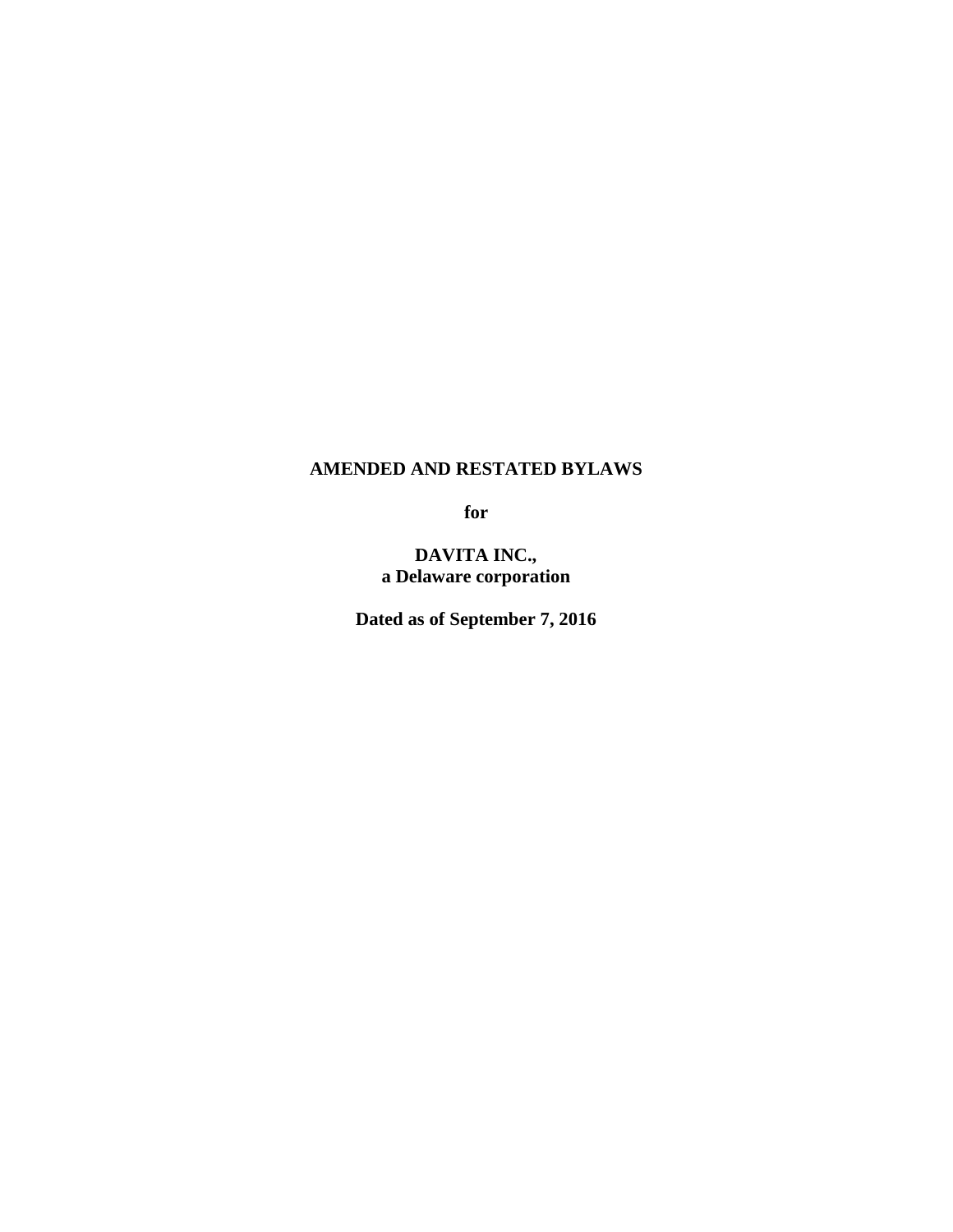| Section 1.  |                                                                           |  |  |  |
|-------------|---------------------------------------------------------------------------|--|--|--|
|             |                                                                           |  |  |  |
| Section 1.  |                                                                           |  |  |  |
| Section 2.  |                                                                           |  |  |  |
|             |                                                                           |  |  |  |
| Section 1.  |                                                                           |  |  |  |
| Section 2.  |                                                                           |  |  |  |
| Section 3.  |                                                                           |  |  |  |
| Section 4.  |                                                                           |  |  |  |
| Section 5.  |                                                                           |  |  |  |
| Section 6.  |                                                                           |  |  |  |
| Section 7.  |                                                                           |  |  |  |
| Section 8.  |                                                                           |  |  |  |
| Section 9.  |                                                                           |  |  |  |
| Section 10. |                                                                           |  |  |  |
|             |                                                                           |  |  |  |
|             | Section 12. Advance Notice of Stockholder Business and Nominations<br>. 4 |  |  |  |
|             |                                                                           |  |  |  |
|             |                                                                           |  |  |  |
|             |                                                                           |  |  |  |
| Section 1.  |                                                                           |  |  |  |
| Section 2.  |                                                                           |  |  |  |
| Section 3.  |                                                                           |  |  |  |

# **INDEX**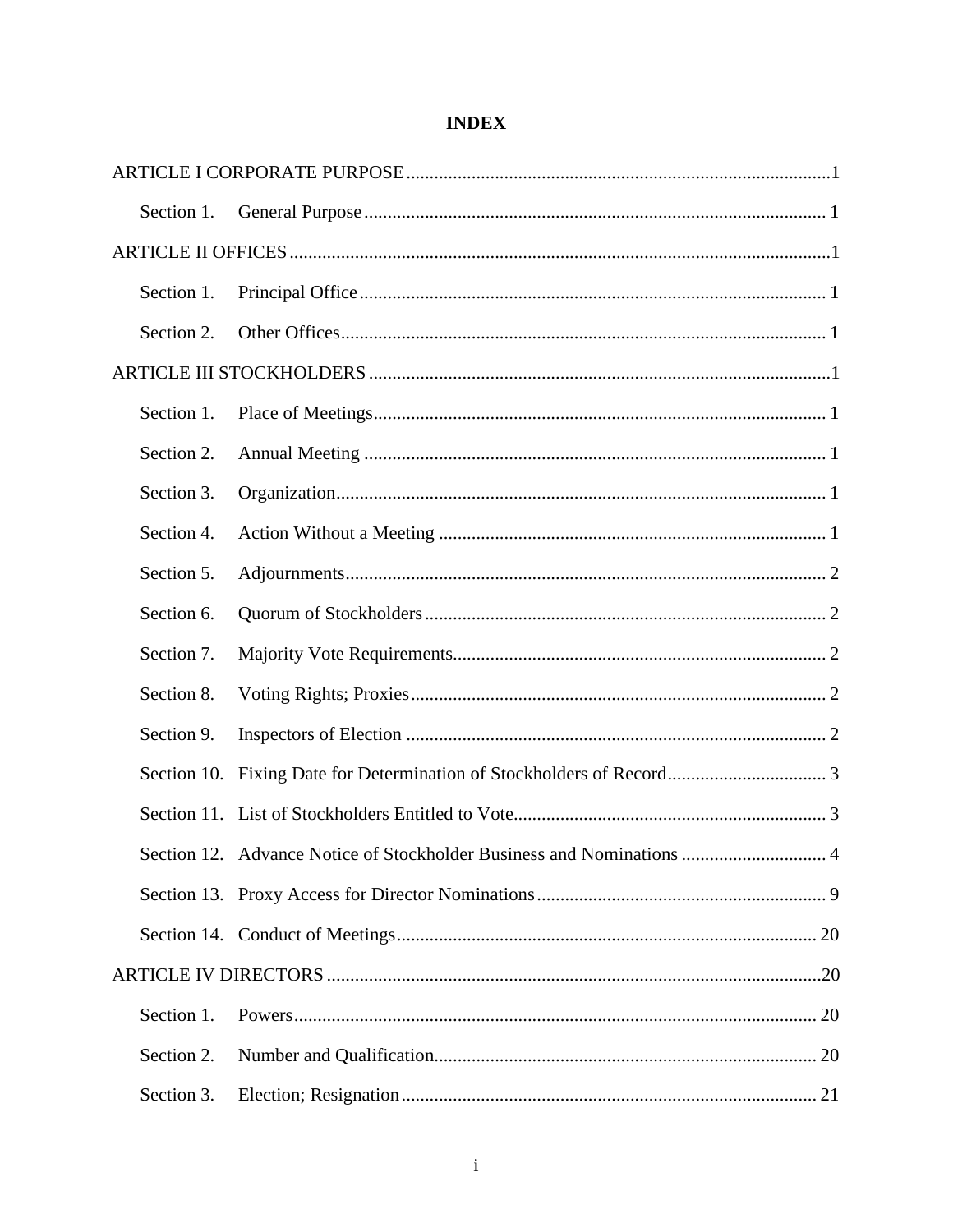|  | Section 4.          |                                                                         |    |  |  |
|--|---------------------|-------------------------------------------------------------------------|----|--|--|
|  | Section 5.          |                                                                         |    |  |  |
|  | Section 6.          |                                                                         |    |  |  |
|  | Section 7.          |                                                                         |    |  |  |
|  | Section 8.          |                                                                         |    |  |  |
|  | Section 9.          |                                                                         |    |  |  |
|  | Section 10.         |                                                                         |    |  |  |
|  |                     |                                                                         |    |  |  |
|  |                     |                                                                         |    |  |  |
|  |                     |                                                                         |    |  |  |
|  | Section 1.          |                                                                         |    |  |  |
|  | Section 2.          |                                                                         |    |  |  |
|  |                     |                                                                         |    |  |  |
|  | Section 1.          |                                                                         |    |  |  |
|  | Section 2.          |                                                                         |    |  |  |
|  | Section 3.          |                                                                         |    |  |  |
|  |                     |                                                                         |    |  |  |
|  | Section 1. Officers |                                                                         | 25 |  |  |
|  | Section 2.          |                                                                         |    |  |  |
|  | Section 3.          |                                                                         |    |  |  |
|  | Section 4.          | Appointing Attorneys and Agents; Voting Securities of Other Entities 26 |    |  |  |
|  |                     |                                                                         |    |  |  |
|  | Section 1.          |                                                                         |    |  |  |
|  | Section 2.          |                                                                         |    |  |  |
|  | Section 3.          |                                                                         |    |  |  |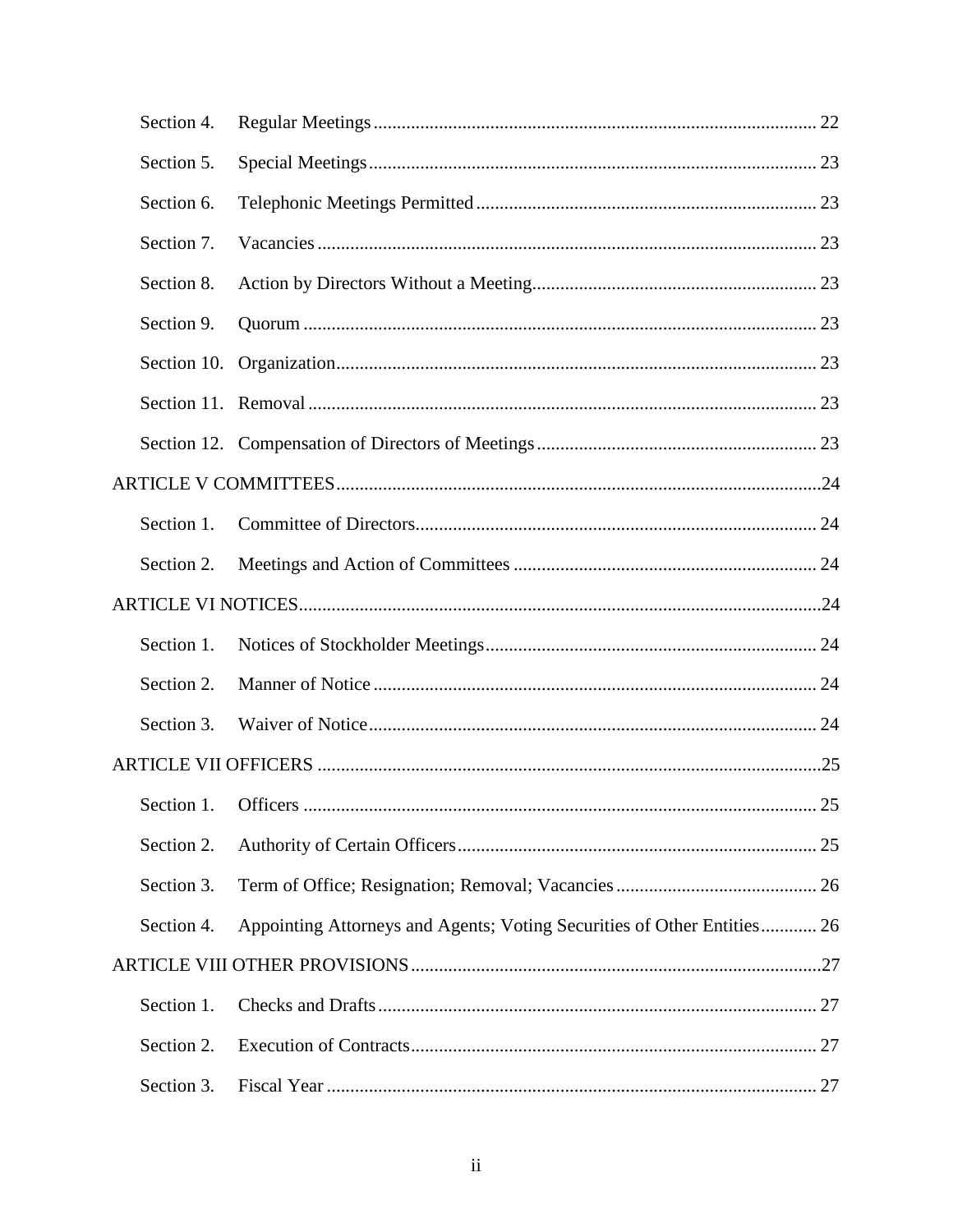| Section 4. |  |  |  |  |
|------------|--|--|--|--|
| Section 5. |  |  |  |  |
| Section 6. |  |  |  |  |
|            |  |  |  |  |
| Section 1. |  |  |  |  |
| Section 2. |  |  |  |  |
| Section 3. |  |  |  |  |
| Section 4. |  |  |  |  |
| Section 5. |  |  |  |  |
| Section 6. |  |  |  |  |
| Section 7. |  |  |  |  |
|            |  |  |  |  |
| Section 1. |  |  |  |  |
| Section 2. |  |  |  |  |
|            |  |  |  |  |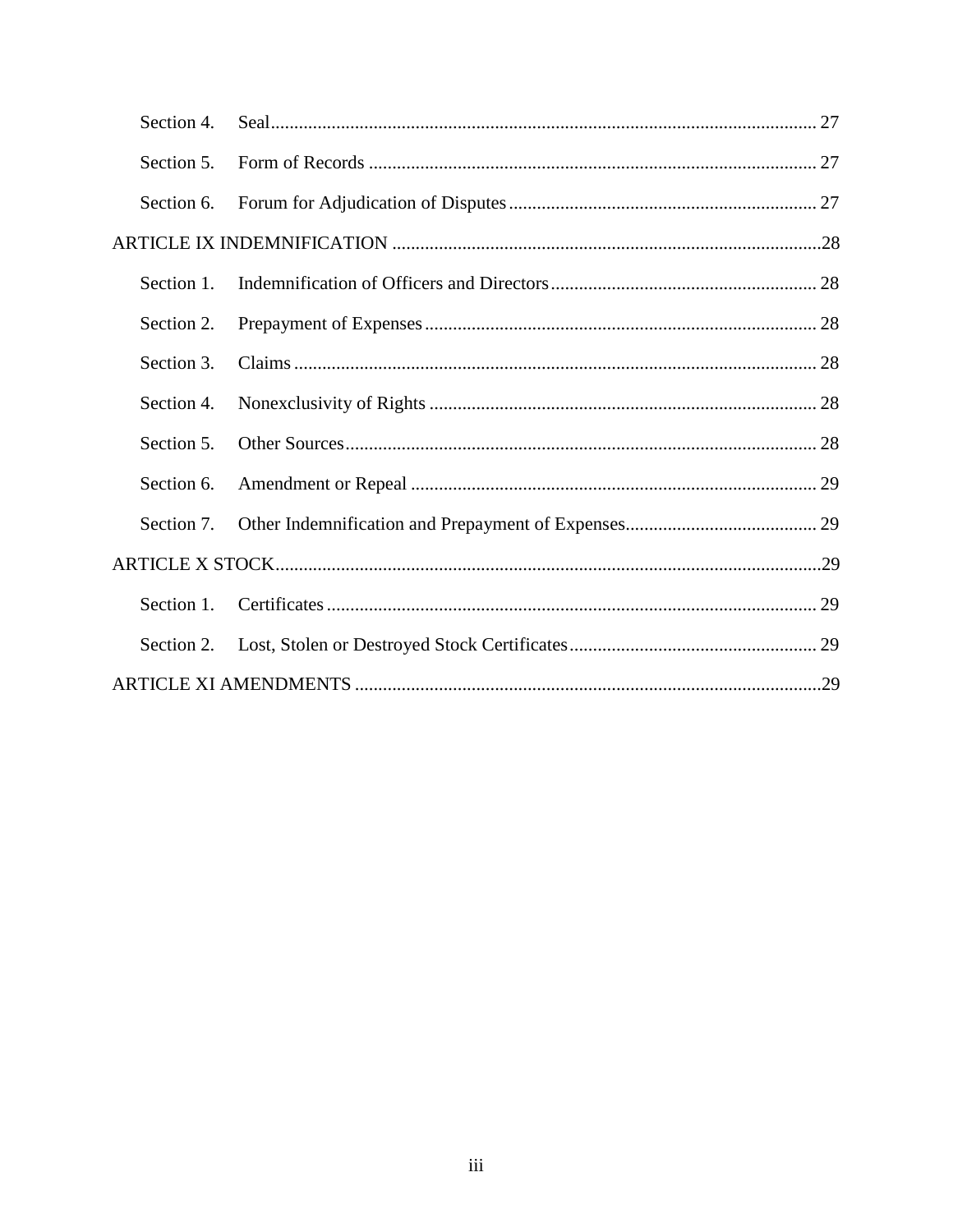## **AMENDED AND RESTATED BYLAWS**   $\Omega$ **F DAVITA INC., a Delaware corporation**

# **ARTICLE I CORPORATE PURPOSE**

Section 1. General Purpose. The purpose of the Corporation is to engage in any lawful act or activity for which a corporation may be organized under the General Corporation Law of the State of Delaware.

# **ARTICLE II OFFICES**

Section 1. Principal Office. The principal office of the Corporation is hereby fixed and located at: 2000 16<sup>th</sup> Street, Denver, Colorado, 80202. The Board of Directors of the Corporation (the "Board") is hereby granted full power and authority to change said principal office from one location to another.

Section 2. Other Offices. Regional, branch or subordinate offices may be established at any time by the Board at any other place or places, within or outside of the United States of America.

#### **ARTICLE III STOCKHOLDERS**

Section 1. Place of Meetings. Meetings of the stockholders of this Corporation may be held at such place, if any, either within or without the State of Delaware, as may be designated by resolution of the Board from time to time.

Section 2. Annual Meeting. The annual meeting of stockholders shall be held for the election of directors on such date and at such time as may be designated by resolution of the Board from time to time.

Section 3. Organization. Meetings of stockholders, annual or special, shall be presided over by the Chairman of the Board, if any, or in his absence by the President, or in his or her absence, by a Vice President, or in the absence of the foregoing persons, by a chairman designated by the Board, or in the absence of such designation, by a chairman chosen at the meeting. The Secretary shall act as secretary of the meeting, but in his or her absence the chairman of the meeting may appoint any person to act as secretary of the meeting.

Section 4. Action Without a Meeting. No action required to be taken or which may be taken at any annual or special meeting of stockholders of the Corporation may be taken without a meeting, and the power of stockholders to consent in writing, without a meeting, to the taking of any action is specifically denied.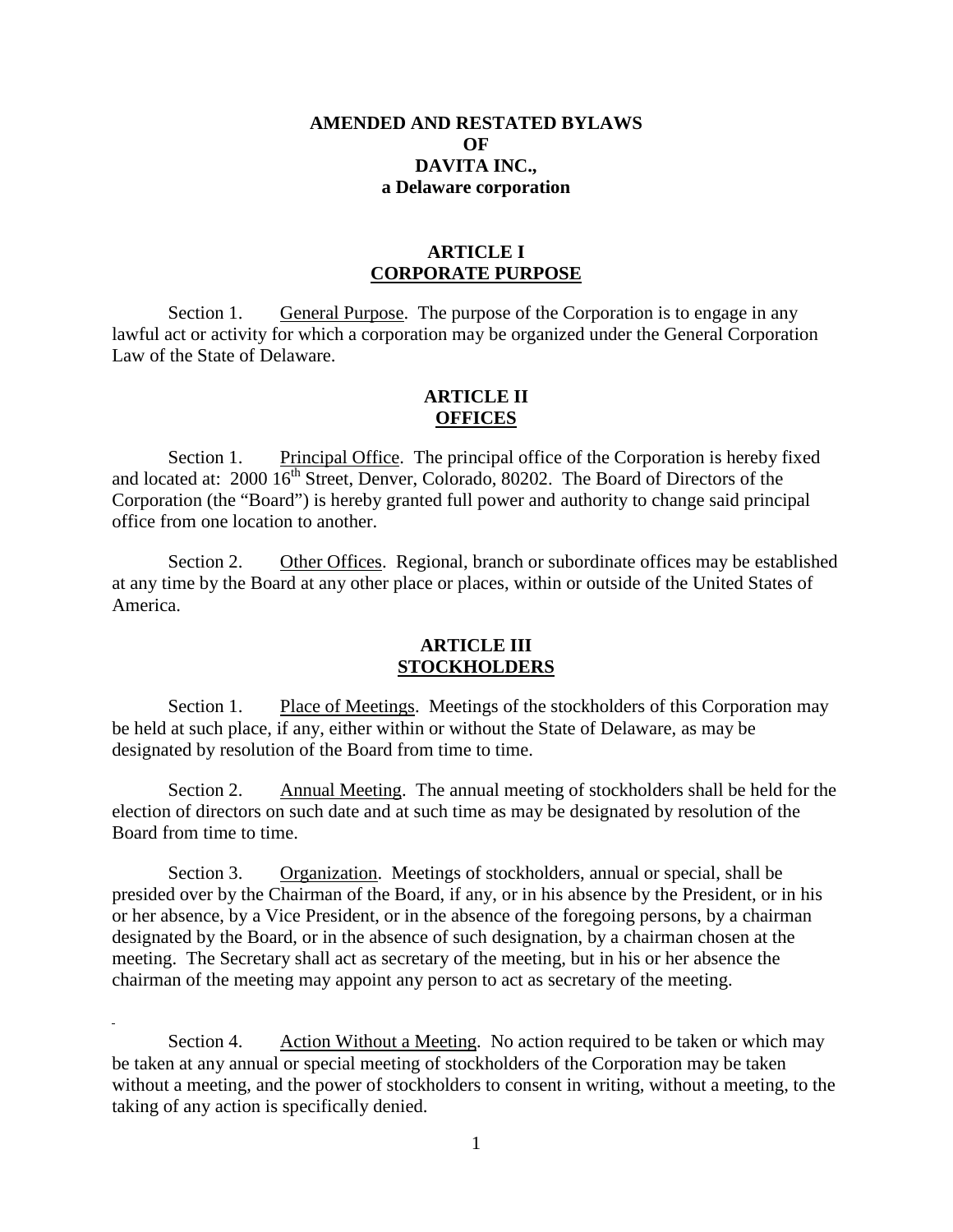Section 5. Adjournments. Any meeting of stockholders, annual or special, may adjourn from time to time to reconvene at the same or some other place (if any) and notice need not be given of any such adjourned meeting if the time and place (if any) thereof are announced at the meeting at which the adjournment is taken. At the adjourned meeting, the Corporation may transact any business which might have been transacted at the original meeting. If the adjournment is for more than thirty (30) days, or if after the adjournment a new record date is fixed for the adjourned meeting, a notice of the adjourned meeting shall be given to each stockholder of record entitled to vote at the meeting.

Section 6. Quorum of Stockholders. The holders of a majority in voting power of the shares of capital stock of the Corporation entitled to vote, present in person or represented by proxy, shall constitute a quorum at meetings of stockholders except as otherwise provided by law, these Bylaws or by the Certificate of Incorporation. In the absence of a quorum, the stockholders so present may, by the holders of a majority of the shares of capital stock of the Corporation present in person or represented by proxy and entitled to vote, adjourn the meeting from time to time in the manner provided in Section 5 of this Article III of these Bylaws until a quorum shall attend. At such adjourned meeting at which a quorum shall be present or represented, any business may be transacted that might have been transacted at the meeting as originally called.

Section 7. Majority Vote Requirements. All elections and questions presented to the stockholders at a meeting at which a quorum is present, other than the election of directors, shall, unless otherwise provided by law, these Bylaws or the Certificate of Incorporation, or the rules and regulations of any stock exchange applicable to the Corporation, or pursuant to any regulation applicable to the Corporation or its securities, be decided by the affirmative vote of the holders of a majority in voting power of the shares of capital stock of the Corporation which are present in person or by proxy and entitled to vote thereon.

Section 8. Voting Rights; Proxies. Each outstanding share, regardless of class or series, shall be entitled to one vote on each matter submitted to a vote at a meeting of stockholders, except to the extent that the voting rights of the shares of any class or series are limited or denied by the Certificate of Incorporation and except as the Certificate of Incorporation may confer on holders of shares of any particular class or series the right to more than one vote per share, either generally or on particular matters. Each stockholder entitled to vote at a meeting of stockholders may authorize another person or persons to act for such stockholder by proxy, but no such proxy shall be voted or acted upon after three (3) years from its date, unless the proxy provides for a longer period. A proxy shall be irrevocable if it states that it is irrevocable and if, and only so long as, it is coupled with an interest sufficient in law to support an irrevocable power. A stockholder may revoke any proxy which is not irrevocable by attending the meeting in person or by delivering to the Secretary of the Corporation a revocation of the proxy or a new proxy bearing a later date.

Section 9. Inspectors of Election. The Corporation shall, in advance of any meeting of stockholders, appoint one or more inspectors of election, who may be employees of the Corporation, to act at the meeting or any adjournment thereof and to make a written report thereof. The Corporation may designate one or more persons as alternate inspectors to replace any inspector who fails to act. In the event that no inspector so appointed or designated is able to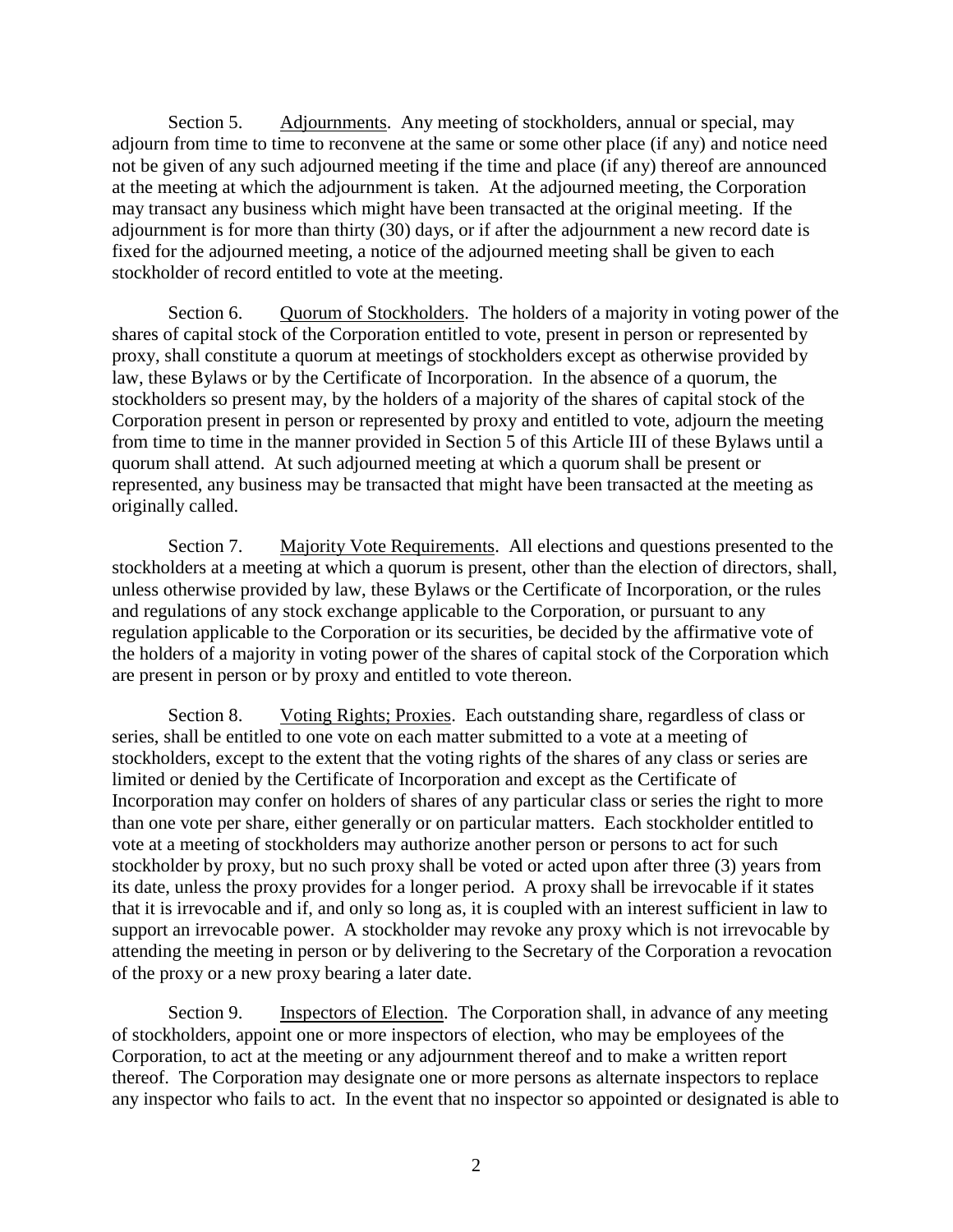act at a meeting of stockholders, the person presiding at the meeting shall appoint one or more inspectors to act at the meeting. Each inspector, before entering upon the discharge of his or her duties, shall take and sign an oath to execute faithfully the duties of inspector with strict impartiality and according to the best of his or her ability. These inspectors shall:

(a) Determine the number of shares of capital stock of the Corporation outstanding and the voting power of such shares, the shares of capital stock of the Corporation represented at the meeting, and the validity and effect of proxies and ballots;

(b) Count all votes and ballots;

(c) Determine and retain for a reasonable period a record of the disposition of all challenges made to any determination by the inspectors; and

(d) Certify their determination of the number of shares of capital stock of the Corporation represented at the meeting and such inspectors' count of all votes and ballots. Such certification and report shall specify such other information as may be required by law.

In determining the validity and counting of proxies and ballots cast at any meeting of stockholders of the Corporation, the inspectors may consider such information as is permitted by applicable law. No person who is a candidate for an office at an election may serve as an inspector at such election.

Section 10. Fixing Date for Determination of Stockholders of Record. In order that the Corporation may determine the stockholders entitled to notice of, or to vote, at any meeting of stockholders or any adjournment thereof, or entitled to receive payment of any dividend or other distribution or allotment of any rights, or entitled to exercise any rights in respect of any change, conversion or exchange of stock or for the purpose of any other lawful action, the Board may fix, in advance, a record date, which record date shall not precede the date upon which the resolution fixing the record date is adopted by the Board, and which record date shall not, unless otherwise required by law, be more than sixty (60) nor less than ten (10) days before the date of such meeting, in the case of a determination of the stockholders entitled to vote at any meeting or an adjournment thereof, nor more than sixty (60) days prior to any other action, in the case of any other action. If no record date is fixed: (a) the record date for determining stockholders entitled to notice of, or to vote at a meeting of stockholders shall be at the close of business on the day next preceding the day on which notice is given, or, if notice is waived, at the close of business on the day next preceding the day on which the meeting is held; and (b) the record date for determining stockholders for any other purpose shall be at the close of business on the day on which the Board adopts the resolution relating thereto. A determination of stockholders of record entitled to notice of or to vote at a meeting of stockholders shall apply to any adjournment of the meeting; provided, however, that the Board may fix a new record date for the adjourned meeting.

Section 11. List of Stockholders Entitled to Vote. The officer who has charge of the stock ledger shall prepare and make, at least ten (10) days before every meeting of stockholders, a complete list of stockholders entitled to vote at the meeting, arranged in alphabetical order, and showing the address of each stockholder and the number of shares registered in the name of each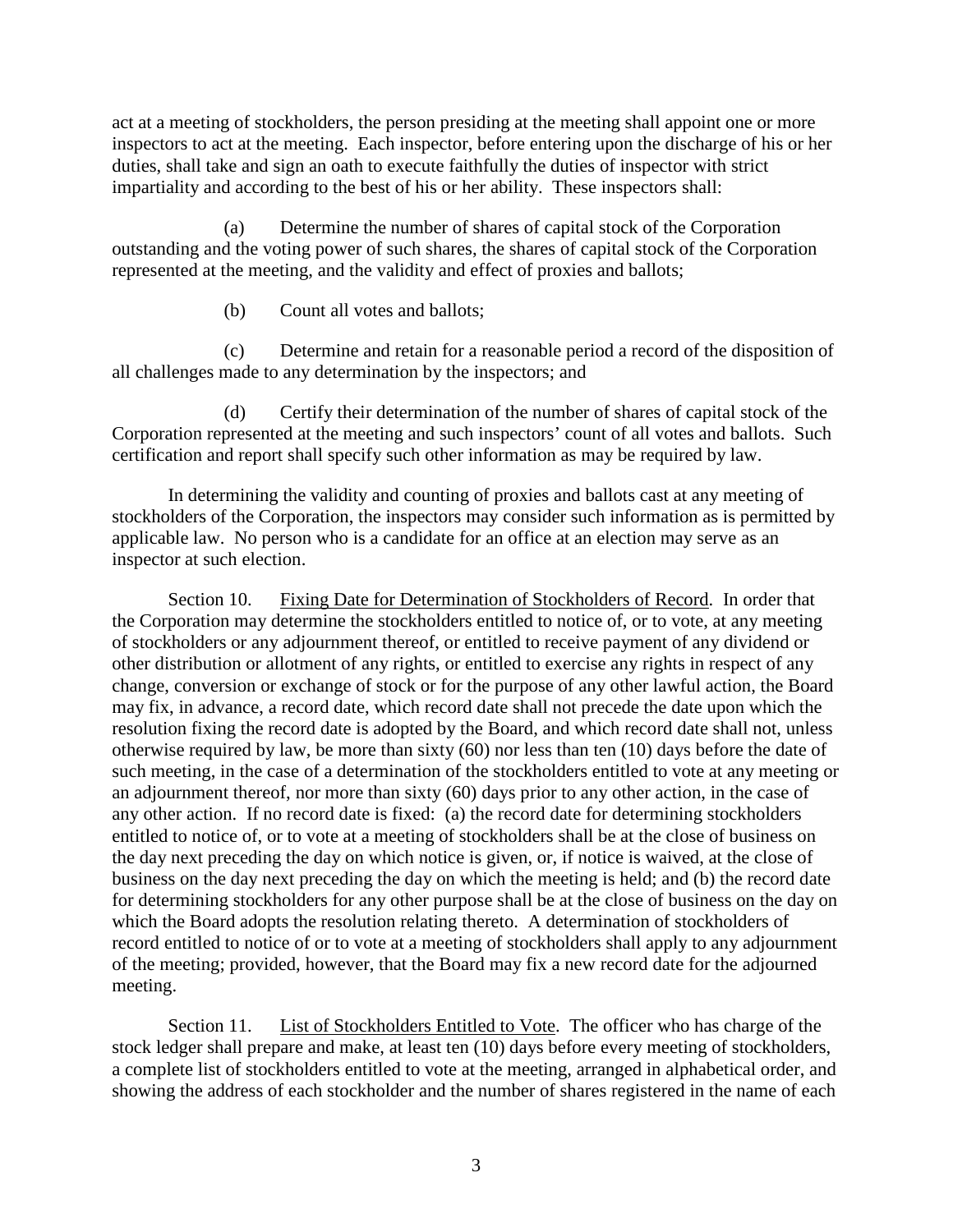stockholder. Such list shall be open to the examination of any stockholder, for any purpose germane to the meeting, for a period of at least ten (10) days prior to the meeting, (i) on a reasonably accessible electronic network, provided that the information required to gain access to such list is provided with the notice of the meeting, or (ii) during ordinary business hours at the principal place of business of the Corporation. If the meeting is to be held at a place, the list shall also be produced and kept at the time and place of the meeting during the whole time thereof and may be inspected by any stockholder who is present. If the meeting is to be held solely by means of remote communication, the list must also be open to examination at the meeting as required by applicable law. Except as otherwise provided by law, the stock ledger shall be the only evidence as to who are the stockholders entitled to examine the stock ledger, the list of stockholders or the books of the Corporation, or to vote in person by proxy at any meeting of stockholders.

#### Section 12. Advance Notice of Stockholder Business and Nominations.

## (a) Annual Meetings of Stockholders.

(1) Nominations of persons for election to the Board and the proposal of business to be considered by the stockholders may be made at an annual meeting of stockholders only (a) pursuant to the Corporation's notice of meeting (or any supplement thereto), (b) by or at the direction of the Board, (c) by any stockholder of the Corporation who was a stockholder of record of the Corporation at the time the notice provided for in this Section 12 is delivered to the Secretary, who is entitled to vote at the meeting and who complies with the notice procedures set forth in this Section 12, or (d) by any stockholder of the Corporation or group of stockholders in accordance with Article III Section 13 of these Bylaws.

(2) For nominations or other business to be properly brought before an annual meeting by a stockholder pursuant to clause (c) of paragraph (a)(1) of this Section 12, the stockholder must have given timely notice thereof in writing to the Secretary of the Corporation and any such proposed business other than the nominations of persons for election to the Board must constitute a proper matter for stockholder action. To be timely, a stockholder's notice shall be delivered to the Secretary at the principal executive offices of the Corporation not later than the close of business on the ninetieth (90th) day nor earlier than the close of business on the one hundred twentieth (120th) day prior to the first anniversary of the preceding year's annual meeting (provided, however, that in the event that the date of the annual meeting is more than thirty (30) days before or more than seventy (70) days after such anniversary date, notice by the stockholder must be so delivered not earlier than the close of business on the one hundred twentieth (120th) day prior to such annual meeting and not later than the close of business on the later of the ninetieth (90th) day prior to such annual meeting or the tenth (10th) day following the day on which public announcement of the date of such meeting is first made by the Corporation). In no event shall the public announcement of an adjournment or postponement of an annual meeting commence a new time period (or extend any time period) for the giving of a stockholder's notice as described above. Such stockholder's notice shall set forth: (a) as to each person whom the stockholder proposes to nominate for election as a director (i) all information relating to such person that is required to be disclosed in solicitations of proxies for election of directors in an election contest, or is otherwise required, in each case pursuant to and in accordance with Regulation 14A under the Securities Exchange Act of 1934, as amended (the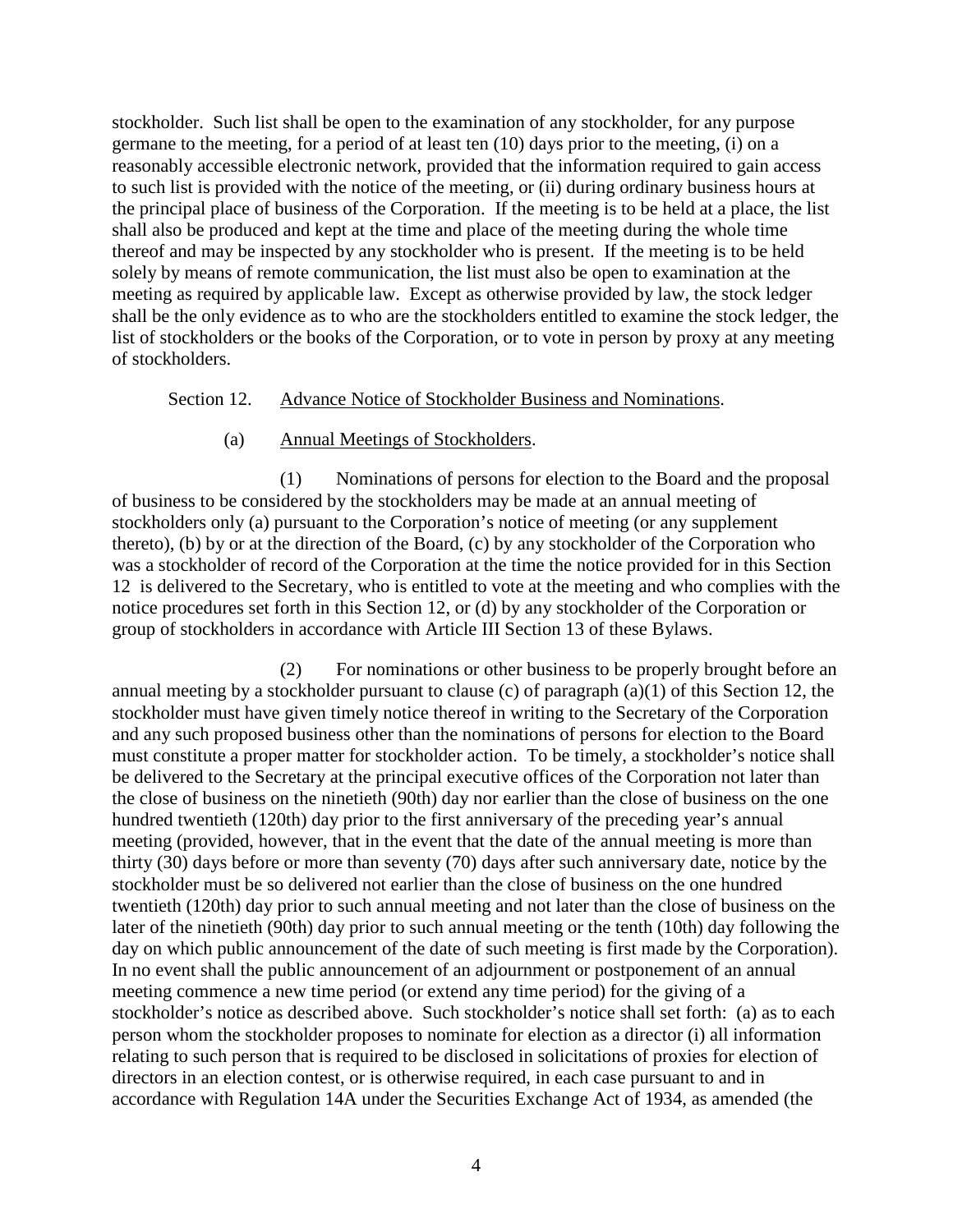"Exchange Act") and (ii) such person's written consent to being named in the proxy statement as a nominee and to serving as a director if elected; (b) as to any other business that the stockholder proposes to bring before the meeting, a brief description of the business desired to be brought before the meeting, the text of the proposal or business (including the text of any resolutions proposed for consideration and in the event that such business includes a proposal to amend the Bylaws, the language of the proposed amendment), the reasons for conducting such business at the meeting and any material interest in such business of such stockholder and the beneficial owner, if any, on whose behalf the proposal is made; (c) as to the stockholder giving the notice and the beneficial owner, if any, on whose behalf the nomination or proposal is made (i) the name and address of such stockholder, as they appear on the Corporation's books, and of such beneficial owner, (ii) the class and number of shares of capital stock of the Corporation which are owned beneficially and of record by such stockholder and such beneficial owner, (iii) a description of any agreement, arrangement or understanding between or among such stockholder and any such beneficial owner, any of their respective affiliates or associates, and any other person or persons (including their names) in connection with the proposal of such nomination or other business, (iv) a description of any agreement, arrangement or understanding (including, regardless of the form of settlement, any derivative, long or short positions, profit interests, forwards, futures, swaps, options, warrants, convertible securities, stock appreciation or similar rights, hedging transactions and borrowed or loaned shares) that has been entered into by or on behalf of, or any other agreement, arrangement or understanding that has been made, the effect or intent of which is to create or mitigate loss to, manage risk or benefit of share price changes for, or increase or decrease the voting power of, such stockholder of any such beneficial owner or any such nominee with respect to the Corporation's securities, (v) a representation that the stockholder is a holder of record of stock of the Corporation entitled to vote at such meeting and intends to appear in person or by proxy at the meeting to propose such business or nomination, and (vi) a representation whether the stockholder or the beneficial owner, if any, intends or is part of a group which intends (x) to deliver a proxy statement and/or form of proxy to holders of at least the percentage of the Corporation's outstanding capital stock required to approve or adopt the proposal or elect the nominee and/or (y) otherwise to solicit proxies from stockholders in support of such proposal or nomination; and (d) with respect to each nominee for election or reelection to the Board, include a signed written questionnaire and agreement as required by Article IV, Section 2 below. The foregoing notice requirements shall be deemed satisfied by a stockholder if the stockholder has notified the Corporation of his or her intention to present a proposal at an annual meeting in compliance with Rule 14a-8 (or any successor thereof) promulgated under the Exchange Act and such stockholder's proposal has been included in a proxy statement that has been prepared by the Corporation to solicit proxies for such annual meeting. The Corporation may require any proposed nominee to furnish such other information as it may reasonably require to determine the eligibility of such proposed nominee to serve as a director of the Corporation.

(3) Notwithstanding anything in the second sentence of paragraph (a)(2) of this Section 12 to the contrary, in the event that the number of directors to be elected to the Board at an annual meeting is increased and there is no public announcement by the Corporation naming the nominees for the additional directorships at least one hundred (100) days prior to the first anniversary of the preceding year's annual meeting, a stockholder's notice required by Section 12(a)(2) shall also be considered timely, but only with respect to nominees for the additional directorships, if it shall be delivered to the Secretary at the principal executive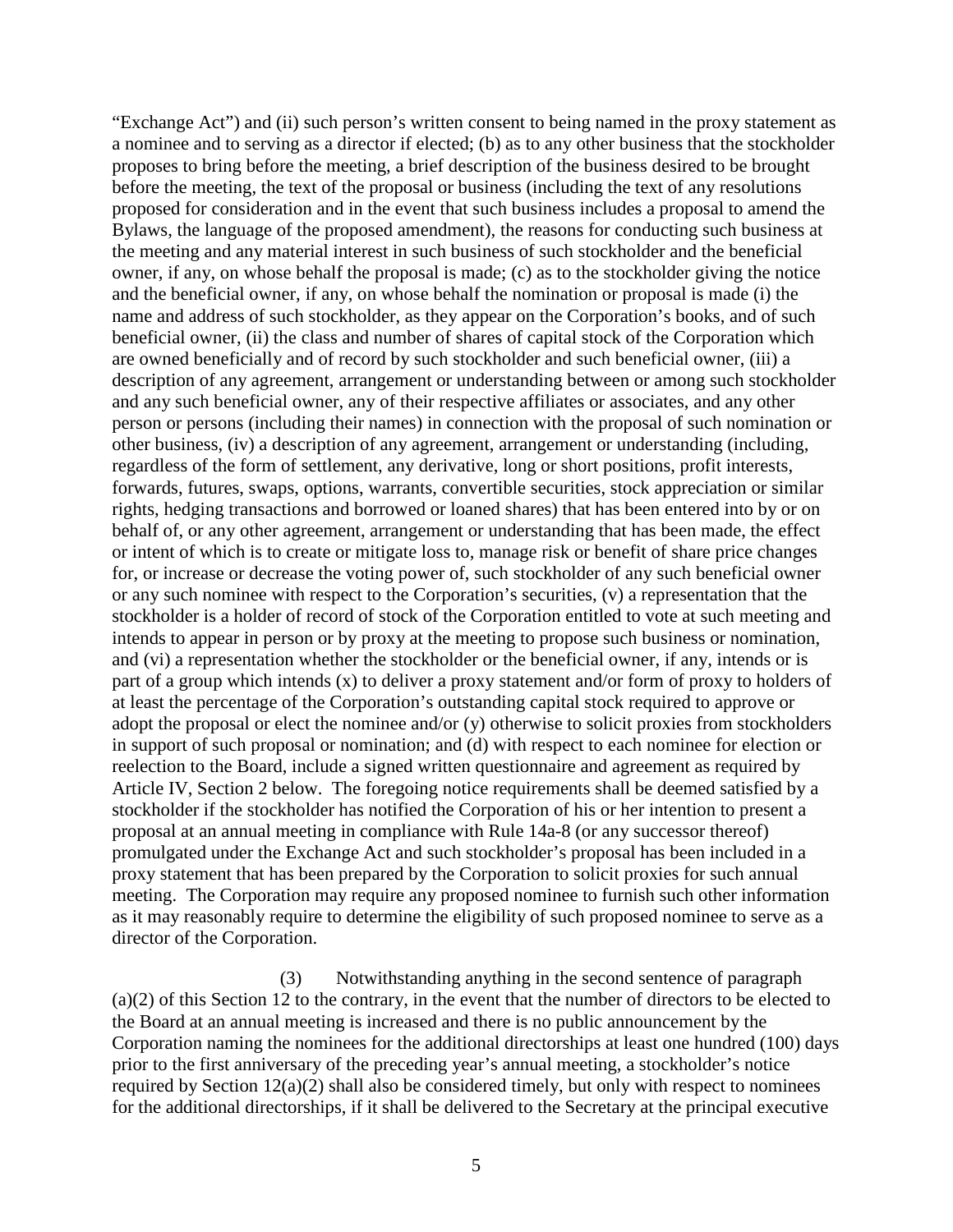offices of the Corporation not later than the close of business on the tenth (10th) day following the day on which such public announcement is first made by the Corporation.

(b) Special Meetings of Stockholders. (1) Special meetings of stockholders for any purpose or purposes (except as otherwise described herein) may be called at any time by the Board, the Chairman of the Board, the President or by the Secretary of the Corporation upon the written request for a special meeting of stockholders (in accordance with the requirements of this Article III Section 12(b)) of the holders of record of not less than ten percent (10%) (the "Requisite Percent") of the voting power of all outstanding shares of capital stock of the Corporation, such voting power to be calculated and determined in a manner specified, and with any limitations as may be set forth herein. Special meetings may not be called by any other person or persons. For the avoidance of doubt, stockholders are not permitted to nominate, in accordance with Article III Section 13 of these Bylaws, any person or persons for election to the Board at a special meeting of stockholders.

(2) In order for a special meeting upon stockholder request (a "Stockholder Requested Special Meeting") to be called by the Secretary, one or more written requests for a special meeting (each, a "Special Meeting Request," and collectively, the "Special Meeting Requests") stating the purpose of the special meeting and the matters proposed to be acted upon thereat must be signed and dated by the Requisite Percent of record holders of capital stock of the Corporation (or their duly authorized agents), must be delivered to the Secretary at the principal executive offices of the Corporation and must set forth: (i) the information that is required for a stockholder notice provided for an annual meeting under Article III Section  $12(a)(2)$  of these Bylaws; and (ii) an agreement by the requesting stockholder(s) to notify the Corporation immediately in the case of any disposition prior to the record date for the Stockholder Requested Special Meeting of shares of capital stock of the Corporation owned of record and an acknowledgement that any such disposition shall be deemed a revocation of such Special Meeting Request to the extent of such disposition, such that the number of shares disposed of shall not be included in determining whether the Requisite Percent has been reached.

(3) The Corporation will provide the requesting stockholder(s) with notice of the record date for the determination of stockholders entitled to vote at the Stockholder Requested Special Meeting. Each requesting stockholder is required to update the notice delivered pursuant to this Section not later than ten (10) business days after such record date to provide any material changes in the foregoing information as of such record date.

(4) In determining whether a special meeting of stockholders has been requested by the record holders of shares representing in the aggregate at least the Requisite Percent, multiple Special Meeting Requests delivered to the Secretary will be considered together only if each such Special Meeting Request (x) identifies substantially the same purpose or purposes of the special meeting and substantially the same matters proposed to be acted on at the special meeting (in each case as determined in good faith by the Board of Directors), and (y) has been dated and delivered to the Secretary within sixty (60) days of the earliest date of such Special Meeting Requests. If the record holder is not the signatory to the Special Meeting Request, such Special Meeting Request will not be valid unless documentary evidence is supplied to the Secretary at the time of delivery of such Special Meeting Request (or within ten (10) business days thereafter) of such signatory's authority to execute the Special Meeting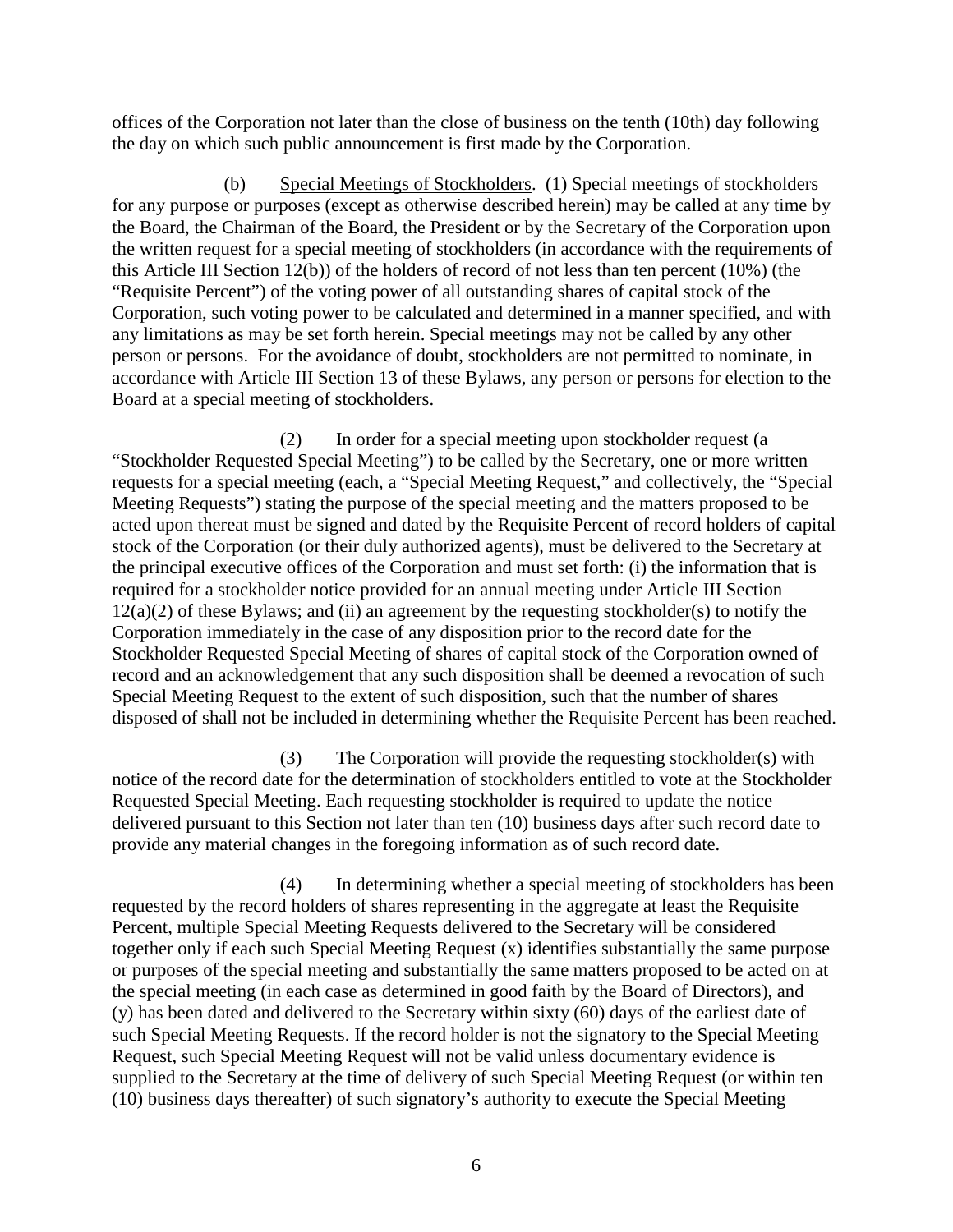Request on behalf of the record holder. Any requesting stockholder may revoke his, her or its Special Meeting Request at any time by written revocation delivered to the Secretary at the principal executive offices of the Corporation; provided, however, that if following such revocation (or any deemed revocation pursuant to clause (iii) in the second paragraph of this Section 12(b)), the unrevoked valid Special Meeting Requests represent in the aggregate less than the Requisite Percent, there shall be no requirement to hold a special meeting. The first date on which unrevoked valid Special Meeting Requests constituting not less than the Requisite Percent shall have been delivered to the Corporation is referred to herein as the "Request Receipt Date."

(5) A Special Meeting Request shall not be valid if: (i) the Special Meeting Request relates to an item of business that is not a proper subject for stockholder action under applicable law; (ii) the Request Receipt Date is during the period commencing ninety (90) days prior to the first anniversary of the date of the immediately preceding annual meeting and ending on the date of the next annual meeting; (iii) the purpose specified in the Special Meeting Request is not the election of directors and an identical or substantially similar item (as determined in good faith by the Board of Directors, a "Similar Item") was presented at any meeting of stockholders held within the twelve (12) months prior to the Request Receipt Date; or (iv) a Similar Item is included in the Corporation's notice as an item of business to be brought before a stockholder meeting that has been called but not yet held or that is called for a date within ninety (90) days of the Request Receipt Date.

(6) A Stockholder Requested Special Meeting shall be held at such date and time as may be fixed by the Board of Directors; provided, however, that the Stockholder Requested Special Meeting shall be called for a date not more than ninety (90) days after the Request Receipt Date. If the Corporation receives more than one Stockholder Requested Special Meeting, the Corporation may, at its election, hold one Stockholder Requested Special Meeting that addresses all matters proposed in such Stockholder Requested Special Meetings; provided, however, that the Stockholder Requested Special Meeting will be on a date that is not more than ninety (90) days after the Request Receipt Date for each such Stockholder Requested Special Meetings being combined.

(7) Business transacted at any Stockholder Requested Special Meeting shall be limited to (i) the purpose(s) stated in the valid Special Meeting Request(s) received from the Requisite Percent of record holders and (ii) any additional matters that the Board of Directors determines to include in the Corporation's notice of the meeting. If none of the stockholders who submitted the Special Meeting Request appears or sends a qualified representative to present the matters to be presented for consideration that were specified in the Stockholder Meeting Request, the Corporation need not present such matters for a vote at such meeting, notwithstanding that proxies in respect of such matter may have been received by the Corporation.

(8) Business transacted at any special meeting of stockholders (other than a Stockholder Requested Special Meeting which shall be governed by Section 12(b)(7)) shall be limited to the purpose(s) stated in the notice. Nominations of persons for election to the Board may be made at a special meeting of stockholders (other than a Stockholder Requested Special Meeting) at which directors are to be elected pursuant to the Corporation's notice of meeting (1) by or at the direction of the Board or (2) provided that the Board has determined that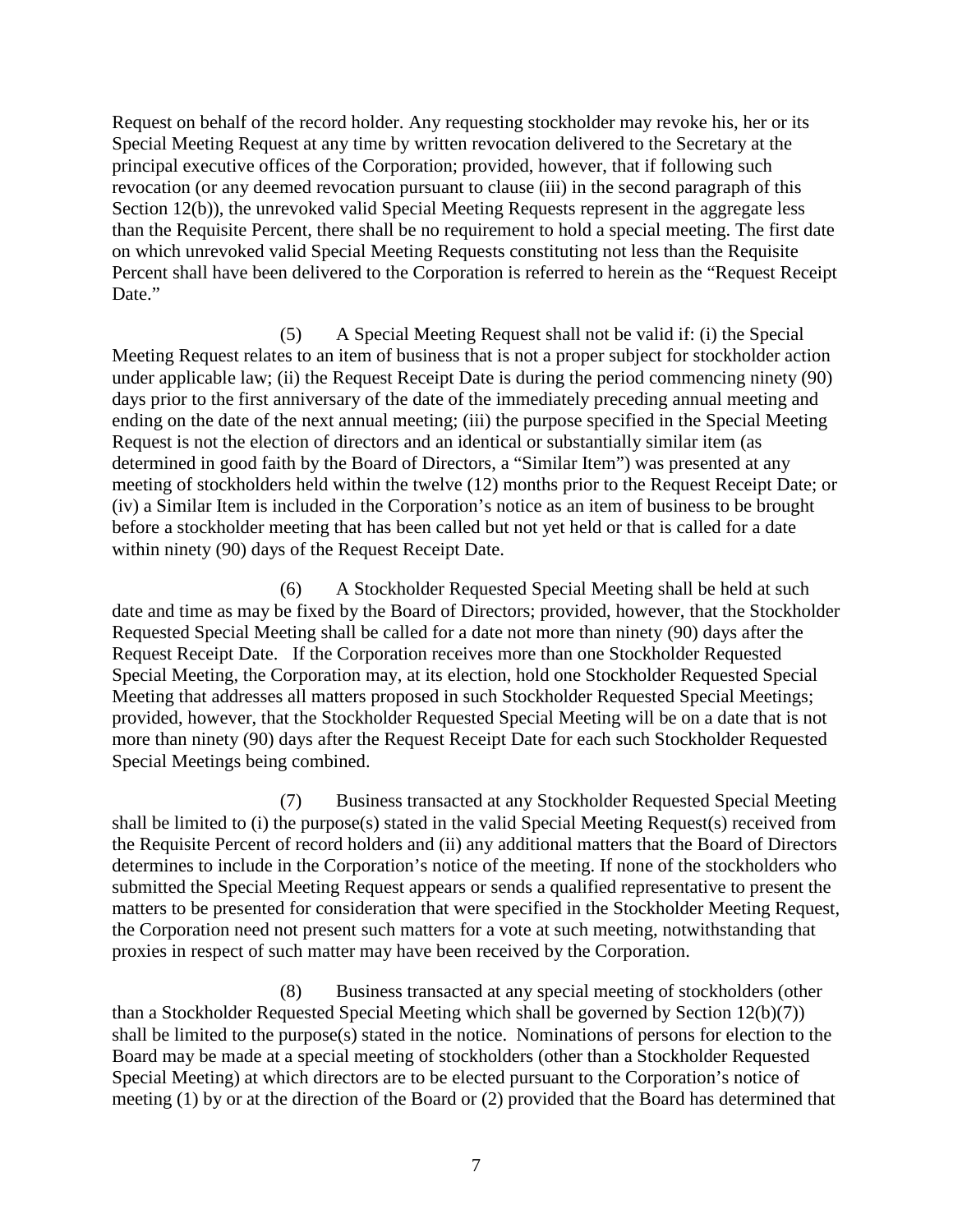directors shall be elected at such meeting, by any stockholder of the Corporation who is a stockholder of record at the time the notice provided for in this Section 12(b) is delivered to the Secretary, who is entitled to vote at the meeting and upon such election and who complies with the notice procedures set forth in this Section 12(b). For the avoidance of doubt, stockholders are not permitted to nominate, in accordance with Article III Section 13 of these Bylaws, any person or persons for election to the Board at a special meeting of stockholders. In the event the Corporation calls a special meeting of stockholders for the purpose of electing one or more directors to the Board, any such stockholder entitled to vote in such election of directors may nominate a person or persons (as the case may be) for election to such position(s) as specified in the Corporation's notice of meeting, if the stockholder's notice required by Section12(b) shall be delivered to the Secretary at the principal executive offices of the Corporation not later than the close of business on the tenth (10th) day following the day on which notice of the date of the special meeting was mailed or public announcement of the date of the special meeting was made, whichever occurs first. In no event shall the public announcement of an adjournment or postponement of a special meeting commence a new time period (or extend any time period) for the giving of a stockholder's notice as described above.

#### (c) General.

(1) Only such persons who are nominated in accordance with the procedures set forth in (a) this Section 12 with respect to an annual or special meeting of stockholders, or (b) Article III Section 13 of these Bylaws with respect to an annual meeting, shall be eligible to be elected at a meeting of stockholders of the Corporation to serve as directors and only such business shall be conducted at a meeting of stockholders as shall have been brought before the meeting in accordance with the procedures set forth in this Section 12. Except as otherwise provided by law, the chairman of the meeting shall have the power and duty (a) to determine whether a nomination or any business proposed to be brought before the meeting was made or proposed, as the case may be, in accordance with the procedures set forth in this Section 12 (including whether the stockholder or beneficial owner, if any, on whose behalf the nomination or proposal is made solicited (or is part of a group which solicited) or did not so solicit, as the case may be, proxies in support of such stockholder's nominee or proposal in compliance with such stockholder's representation required under Section 12(b), the substance of which representation is set forth in Section  $12(a)(2)(c)(vi)$  and (b) if any proposed nomination or business was not made or proposed in compliance with this Section 12, to declare that such nomination shall be disregarded or that such proposed business shall not be transacted. Notwithstanding the foregoing provisions of this Section 12, if the stockholder who submitted a nomination or proposed business (or a qualified representative of the stockholder) does not appear at the annual or special meeting of stockholders of the Corporation to present a nomination or proposed business, such nomination shall be disregarded and such proposed business shall not be transacted, notwithstanding that proxies in respect of such matter may have been received by the Corporation. For purposes of this Section 12 and Article III Section 13 of these Bylaws, to be considered a qualified representative of the stockholder, a person must be authorized by a writing executed by such stockholder or an electronic transmission delivered by such stockholder to act for such stockholder as proxy at the meeting of stockholders and such person must produce such writing or electronic transmission, or a reliable reproduction of the writing or electronic transmission, at the meeting of stockholders.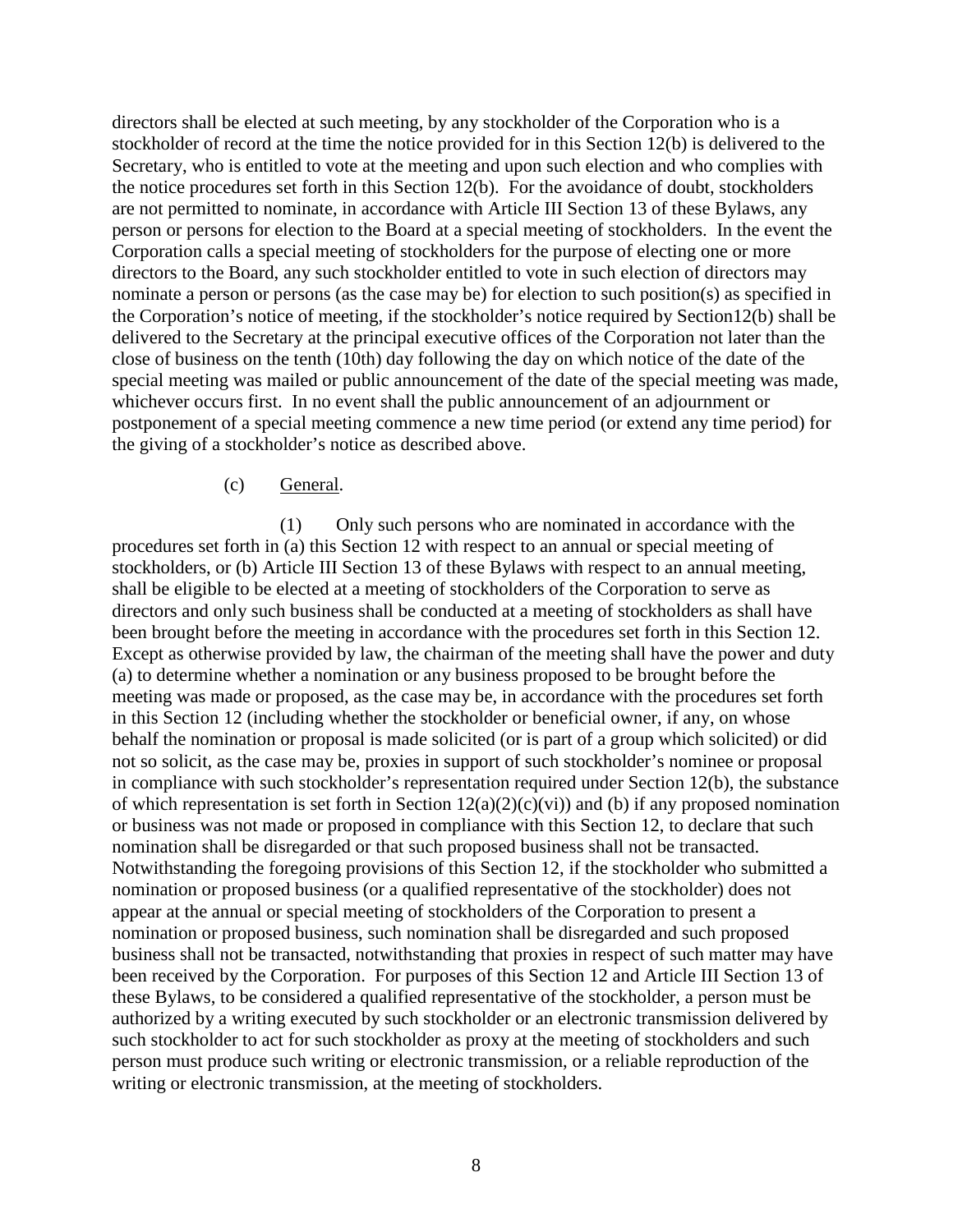(2) For purposes of this Section 12, "public announcement" shall include disclosure in a press release reported by the Dow Jones News Service, Associated Press or comparable national news service or in a document publicly filed by the Corporation with the Securities and Exchange Commission pursuant to Section 13, 14 or 15(d) of the Exchange Act (or any successor thereof).

(3) Nothing in this Section 12 shall be deemed to apply to or otherwise affect any rights (a) of stockholders to request inclusion of proposals or nominations in the Corporation's proxy statement pursuant to applicable rules and regulations promulgated under the Exchange Act or (b) of the holders of any series of preferred stock of the Corporation to elect directors pursuant to any applicable provisions of the Certificate of Incorporation.

Section 13. Proxy Access for Director Nominations.

(a) Definitions. For purposes of Section 13, the following terms shall have the following meanings:

(1) "Authorized Group Member" shall mean, with respect to any nomination by a Nominator Group, the member of that Nominator Group that is authorized to act on behalf of all members of that Nominator Group with respect to matters relating to the nomination, including withdrawal of the nomination.

(2) "Compensation Arrangement" shall mean any direct or indirect compensatory, payment or other financial agreement, arrangement or understanding with any person or entity other than the Corporation, including, without limitation, any agreement, arrangement or understanding with respect to any direct or indirect compensation, reimbursement or indemnification in connection with candidacy, nomination, service or action as a nominee or as a director.

(3) "Eligible Stockholder" shall mean a person who has either (a) been a record holder of the shares of common stock of the Corporation used to satisfy the eligibility requirements in Section 13(d) continuously for the required three (3)-year period or (b) provides to the Secretary of the Corporation, within the time period referred to in Section 13(e), evidence of continuous Ownership of such shares for such three (3)-year period from one or more securities intermediaries.

(4) "Maximum Number" shall mean that number of directors constituting the greater of (a) two (2) or (b) twenty percent (20%) of the total number of directors of the Corporation on the last day on which a Nomination Notice may be submitted pursuant to this Section 13 (rounded down to the nearest whole number), which number shall be reduced as set forth in Section 13(c)(1).

(5) "Minimum Number" shall mean three percent (3%) of the number of outstanding shares of common stock of the Corporation as of the most recent date for which such amount is given in any filing by the Corporation with the Securities and Exchange Commission prior to the submission of the Nomination Notice.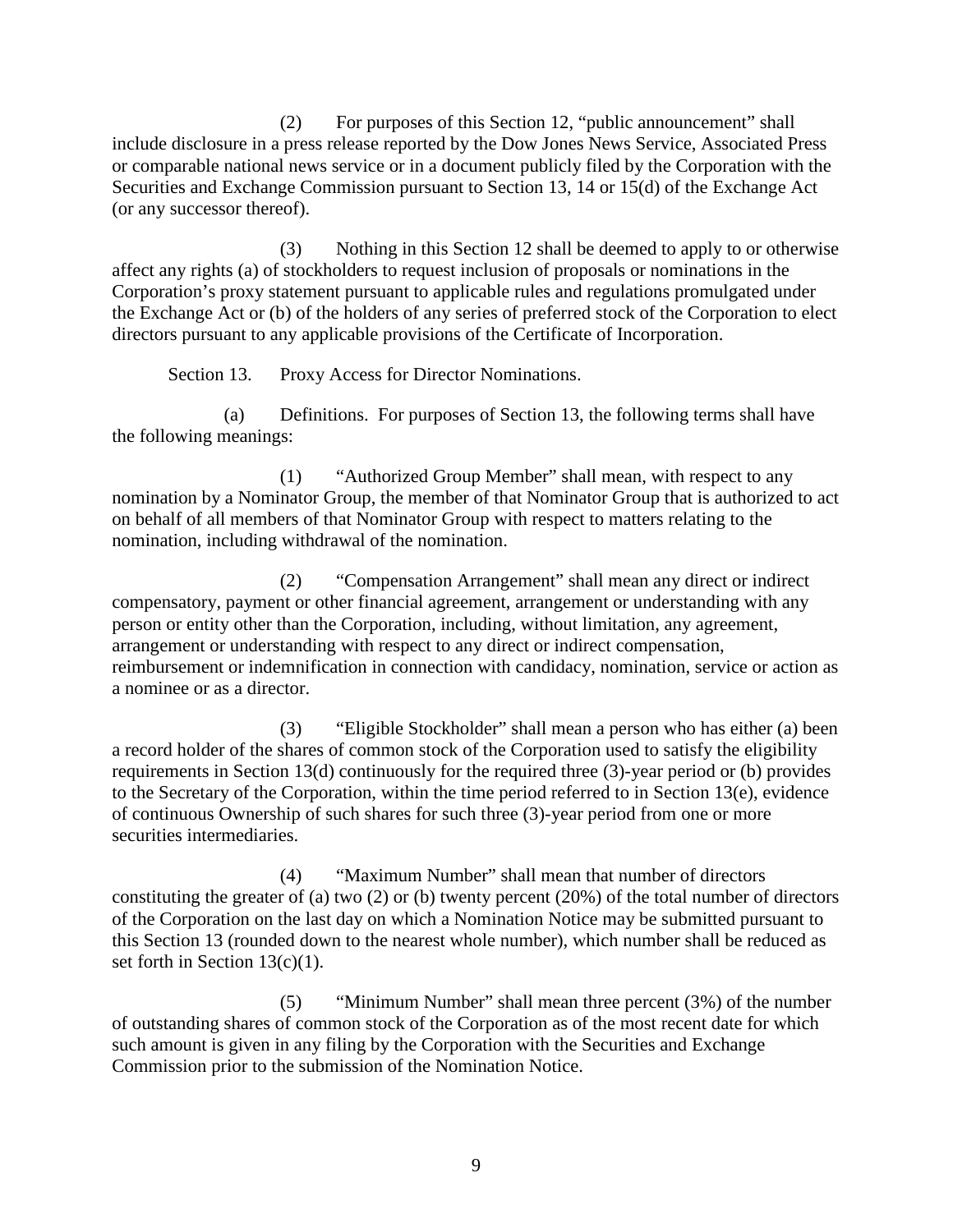(6) "Nominating Stockholder" shall mean any Eligible Stockholder or group of up to twenty (20) stockholders (a "Nominator Group") that, collectively as a group, satisfy the requirements to qualify as an Eligible Stockholder, that (a) has (individually and collectively, in the case of a Nominator Group) satisfied all applicable conditions and complied with all applicable procedures set forth in this Section 13 (including, without limitation, the timely submission of a Nomination Notice that meets the requirements set forth in this Section 13), and (b) has nominated a Stockholder Nominee.

(7) "Nomination Notice" shall mean all information and documents that a Nominating Stockholder is required to submit to the Secretary of the Corporation pursuant to Section 13(f).

(8) "Own" shall mean possession, with respect to those outstanding shares of common stock of the Corporation entitled to vote generally for the election of all directors of the Corporation, of both: (a) the full voting and investment rights pertaining to the shares; and (b) the full economic interest in (including the opportunity for profit and risk of loss on) such shares; provided, that the number of shares calculated in accordance with clauses (a) and (b) shall not include any shares: (i) sold by such stockholder or any of its affiliates in any transaction that has not been settled or closed, including any short sale; (ii) borrowed by such stockholder or any of its affiliates for any purposes or purchased by such stockholder or any of its affiliates pursuant to an agreement to resell; or (iii) subject to any option, warrant, forward contract, swap, contract of sale, or other derivative or similar agreement entered into by such stockholder or any of its affiliates, whether any such instrument or agreement is to be settled with shares or with cash based on the notional amount or value of outstanding shares of stock of the Corporation, in any such case which instrument or agreement has, or is intended to have, or if exercised by either party thereto would have, the purpose or effect of reducing in any manner, to any extent or at any time in the future, such stockholder's or affiliates' full right to vote or direct the voting of any such shares, and/or hedging, offsetting or altering to any degree any gain or loss arising from the full economic Ownership of such shares by such stockholder or affiliate, other than any such arrangements solely involving a national or multi-national multi-industry market index. A stockholder shall "Own" shares held in the name of a nominee or other intermediary so long as the stockholder retains the right to instruct how the shares are voted with respect to the election of directors and the right to direct the disposition thereof and possesses the full economic interest in the shares. A stockholder's Ownership of shares shall be deemed to continue during any period in which the stockholder has loaned such shares or delegated any voting power over such shares by means of a proxy, power of attorney or other instrument or arrangement which in either case is revocable at any time by the stockholder; provided, however, in the event of a loan, the stockholder has the power to recall such loaned shares on five (5) business days' notice. The terms "Owned," "Owning," "Ownership" and other variations of the word "Own" shall have correlative meanings. Whether shares constitute shares Owned shall be decided by the Board in its reasonable determination, which determination shall be conclusive and binding on the Corporation and its stockholders.

(9) "public announcement" shall have the meaning set forth in Article III Section  $12(c)(2)$  of these Bylaws.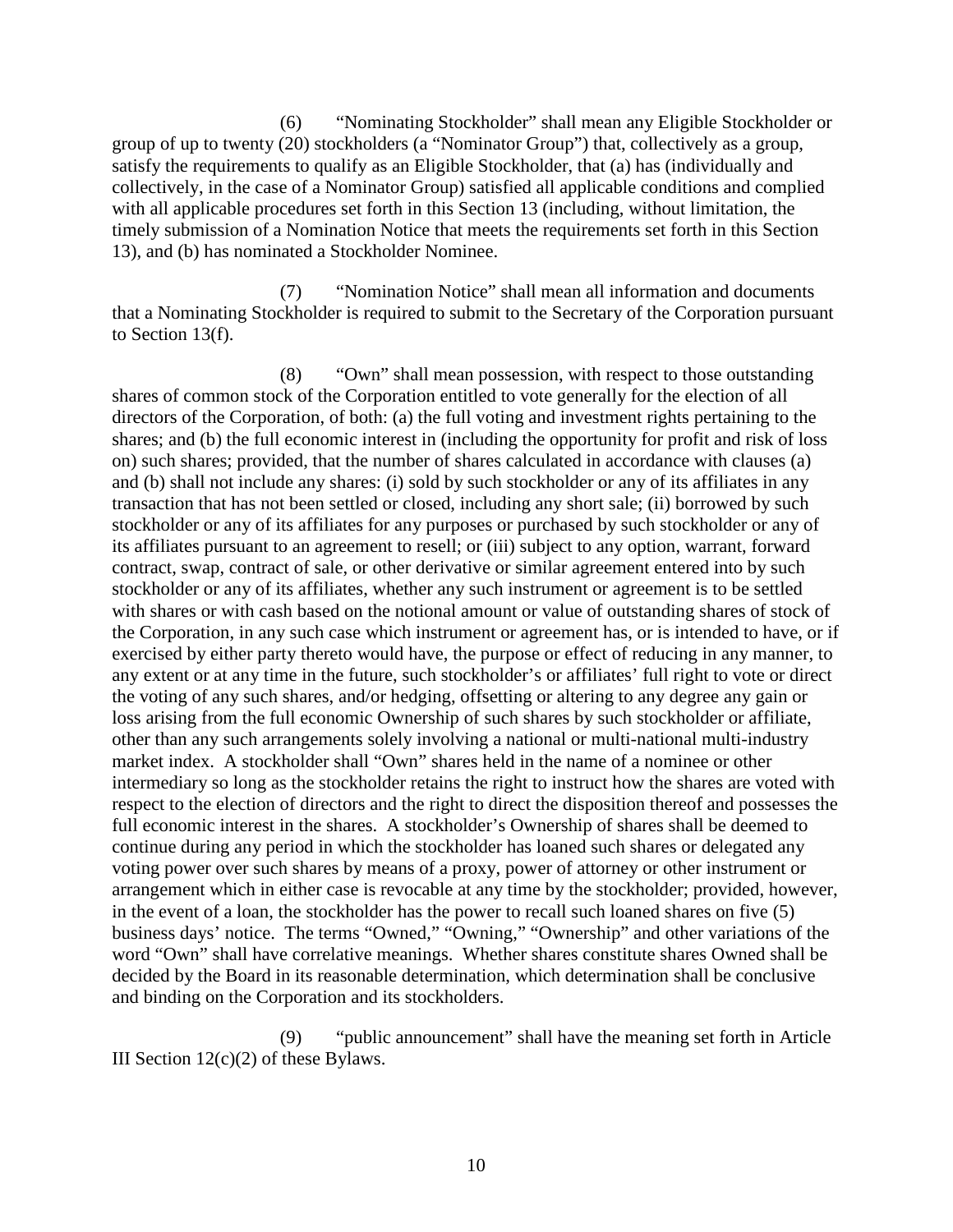(10) "Stock Exchange Rules" shall mean the rules of any stock exchange on which the Corporation's securities are traded.

(11) "Stockholder Nominee" shall mean any person nominated for election pursuant to this Section 13.

(12) "Voting Commitment" shall have the meaning set forth in Article IV Section 2 of these Bylaws.

(b) Proxy Access at Annual Meetings. Subject to the provisions of this Section 13, if expressly requested in the relevant Nomination Notice, the Corporation shall include in its proxy statement for any annual meeting of stockholders:

(1) the name of any Stockholder Nominee, which shall also be included on the Corporation's form of proxy and ballot;

(2) disclosure about the Stockholder Nominee and the Nominating Stockholder required under the rules of the Securities and Exchange Commission or other applicable law to be included in the proxy statement;

(3) any statement included by the Nominating Stockholder in the Nomination Notice for inclusion in the proxy statement in support of the Stockholder Nominee's election to the Board (subject, without limitation, to Section  $13(g)$ ), if such statement does not exceed five hundred (500) words; and

(4) any other information that the Corporation or the Board determines, in its discretion, to include in the proxy statement relating to the nomination of the Stockholder Nominee, including, without limitation, any statement in opposition to the nomination, information relating to any Compensation Arrangement and/or Voting Commitment, and any of the information provided pursuant to this Section 13.

For the avoidance of doubt, the provisions of this Section 13 shall not apply to a special meeting of stockholders (including, without limitation, a Stockholder Requested Special Meeting), and the Corporation shall not be required to include a director nominee of a stockholder or group of stockholders in the Corporation's proxy statement or form of proxy or ballot for any special meeting of stockholders.

(c) Maximum Number of Stockholder Nominees.

(1) The Corporation shall not be required to include in the proxy statement for an annual meeting of stockholders more Stockholder Nominees than the Maximum Number. In the event that one or more vacancies for any reason occurs on the Board after the deadline set forth in Section 13(e) but before the date of the annual meeting and the Board resolves to reduce the size of the Board in connection therewith, the Maximum Number shall be calculated based on the number of directors in office as so reduced. The Maximum Number for a particular annual meeting shall be reduced by: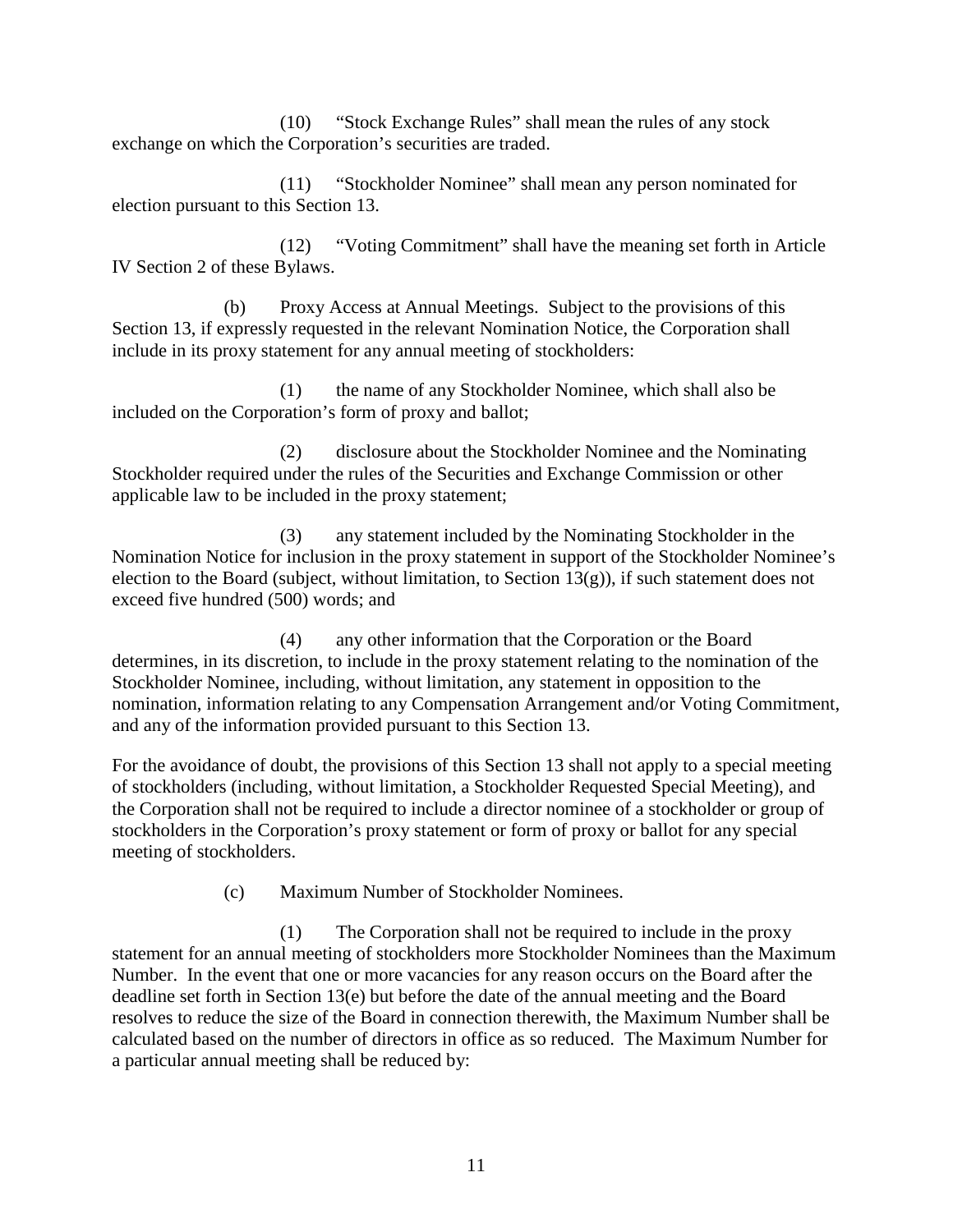(i) Stockholder Nominees whose nominations for election at such annual meeting are subsequently withdrawn; and

(ii) Stockholder Nominees who the Board itself decides to nominate for election at such annual meeting.

(2) Any Nominating Stockholder submitting more than one Stockholder Nominee for inclusion in the Corporation's proxy materials pursuant to this Section 13 shall rank such Stockholder Nominees based on the order that the Nominating Stockholder desires such Stockholder Nominees to be selected for inclusion in the Corporation's proxy materials. In the event that the number of Stockholder Nominees submitted by Nominating Stockholders pursuant to this Section 13 exceeds the Maximum Number, the highest ranking Stockholder Nominee who meets the requirements of this Section 13 from each Nominating Stockholder will be selected for inclusion in the Corporation's proxy materials until the Maximum Number is reached, going in order of the amount (largest to smallest) of shares of stock of the Corporation that each Nominating Stockholder disclosed as Owned in its respective Nomination Notice submitted to the Corporation. This selection process will continue with the next highest ranked nominees as many times as necessary, following the same order each time, until the Maximum Number is reached.

(d) Eligible Stockholders.

(1) An Eligible Stockholder or Nominator Group may submit a nomination in accordance with this Section 13 only if the person or group (in the aggregate) has continuously Owned at least the Minimum Number (as adjusted for any stock splits, stock dividends, subdivisions, combinations, reclassifications, recapitalizations or similar events) of shares of the Corporation's common stock throughout the three (3)-year period preceding and including the date of submission of the Nomination Notice, and continues to Own at least the Minimum Number of shares through the date of the annual meeting. No shares may be attributed to more than one Eligible Stockholder. The following shall be treated as one Eligible Stockholder or one member of a Nominator Group if such Eligible Stockholder or member of a Nominator Group shall provide together with the Nomination Notice documentation that demonstrates compliance with the following criteria: (a) funds under common management and investment control; (b) funds under common management and funded primarily by the same employer; or (c) a "family of investment companies" or a "group of investment companies" (each as defined in or under the Investment Company Act of 1940, as amended).

For the avoidance of doubt, in the event of a nomination by a Nominator Group, any and all requirements and obligations for a given Eligible Stockholder (including, without limitation, each and every fund or company that comprises the Nominator Group) that are set forth in this Section 13, including the minimum holding period, shall apply to each member of such Nominator Group; provided, however, that the Minimum Number shall apply to the Ownership of the Nominator Group in the aggregate. Should any stockholder withdraw from a Nominator Group at any time prior to the annual meeting of stockholders, the Nominator Group shall only be deemed to Own the shares held by the remaining members of that Nominator Group.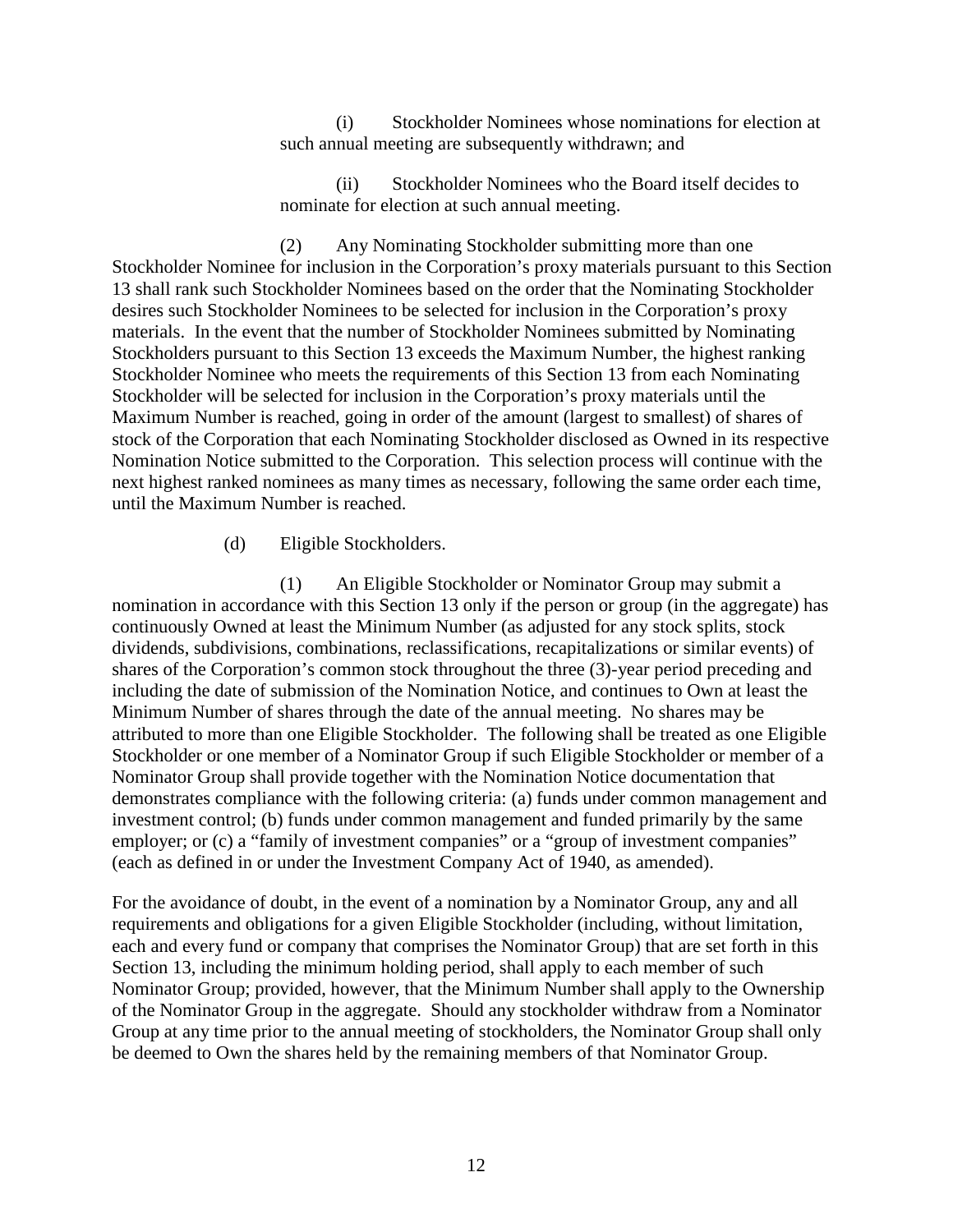(2) No stockholder shall be permitted to be in more than one Nominator Group, and if any stockholder appears as a member of more than one Nominator Group, or as a member of a Nominator Group and as a Nominating Stockholder without any such group, such stockholder shall be deemed to be a member of only the Nominator Group that has the largest Ownership position as reflected in the Nomination Notice and is not permitted to act as a Nominating Stockholder separate from such Nominator Group.

(e) Timely Nomination Notice. To be timely, a Nomination Notice must be delivered to or be mailed and received at the principal executive offices of the Corporation not later than the close of business on the one hundred twentieth (120th) day nor earlier than the close of business on the one hundred fiftieth (150th) day prior to the first anniversary of the date (as stated in the Corporation's proxy materials relating to that annual meeting) that the Corporation first mailed its proxy statement for the annual meeting of the previous year, except where information or documents are required to be provided after the date the Nomination Notice is first submitted, as set forth in this Section 13 (provided, however, that in the event that the date of the annual meeting is more than thirty (30) days before or more than seventy (70) days after such anniversary date, the Nomination Notice must be so delivered not earlier than the close of business on the one hundred fiftieth (150th) day prior to such annual meeting and not later than the close of business on the later of the one hundred twentieth (120th) day prior to such annual meeting or the tenth (10th) day following the day on which public announcement of the date of such meeting is first made by the Corporation). In no event shall the adjournment or postponement of an annual meeting, or the public announcement of such an adjournment or postponement, commence a new time period (or extend any time period) for the giving of a Nomination Notice.

(f) Nomination Notice. The Nomination Notice shall consist of, collectively, the following information, documents and agreements which shall, for avoidance of doubt, be compiled, completed and submitted by the Nominating Stockholder or its representatives at its own cost:

(1) documentary evidence in the form of one or more written statements from the record holder of the shares (and from each intermediary through which the shares are or have been held during the requisite three (3)-year holding period, provided that each such intermediary must be a participant in the Depository Trust Company or an affiliate of a participant in the Depository Trust Company) verifying and certifying that, as of a date within seven (7) calendar days prior to the date of the Nomination Notice, the Nominating Stockholder Owns, and has continuously Owned for the preceding three (3) years, the Minimum Number of shares, and the Nominating Stockholder's agreement to provide, within five (5) business days after the record date for the annual meeting, documentary evidence in the form of written statements from the record holder and intermediaries verifying and certifying the Nominating Stockholder's continuous Ownership of the Minimum Number of shares through the record date;

(2) an undertaking to provide immediate notice if the Nominating Stockholder ceases to Own the Minimum Number of shares prior to the date of the annual meeting;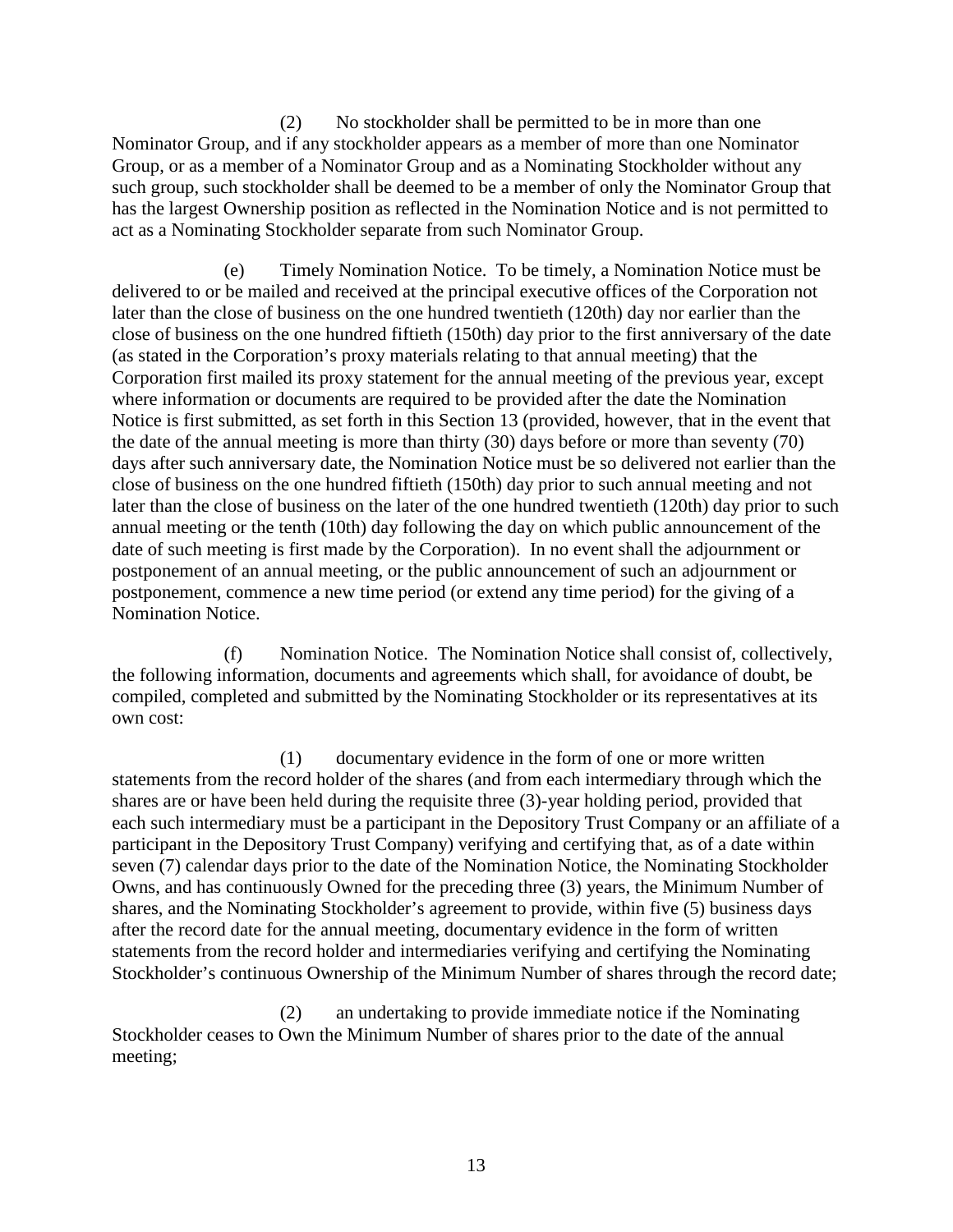(3) a copy of the Schedule 14N (or any successor form) relating to the Stockholder Nominee, completed and filed with the Securities and Exchange Commission by the Nominating Stockholder as applicable, in accordance with Securities and Exchange Commission rules;

(4) the written consent of each Stockholder Nominee to being named in the Corporation's proxy statement, form of proxy and ballot as a nominee and to serving as a director if elected;

(5) a written notice of the nomination of such Stockholder Nominee that includes the following additional information, agreements, representations and warranties by the Nominating Stockholder (including, for the avoidance of doubt, each member of a Nominator Group):

> (i) the information and other deliverables that would be required to be set forth in a stockholder's notice of nomination pursuant to Article III Section 12(a) of these Bylaws, as if the Nominating Stockholder were the proposing stockholder under that section;

> (ii) to the extent not included in the response to paragraph (i) above, a detailed description of all material relationships, between or among the Nominating Stockholder, on the one hand, and each Stockholder Nominee, on the other hand, including, without limitation, all information that would be required to be disclosed pursuant to Item 404 of Regulation S−K (or its successor item) if the Nominating Stockholder were the "registrant" for purposes of such item and the Stockholder Nominee, were a director or executive officer of such registrant;

> (iii) a detailed description of all communications by such Nominating Stockholder with any other stockholder or beneficial owner of any securities of the Corporation regarding such Stockholder Nominee;

(iv) the details of any relationship that existed within the past three years and that would have been described pursuant to Item 6(e) of Schedule 14N (or any successor item) if it existed on the date of submission of the Schedule 14N (or any successor item);

(v) a representation and warranty that the Nominating Stockholder did not acquire, and is not holding, securities of the Corporation for the purpose or with the effect of influencing or changing control of the Corporation;

(vi) a representation and warranty that the Nominating Stockholder has not nominated and will not nominate for election to the Board at the annual meeting any person other than such Nominating Stockholder's Stockholder Nominee(s);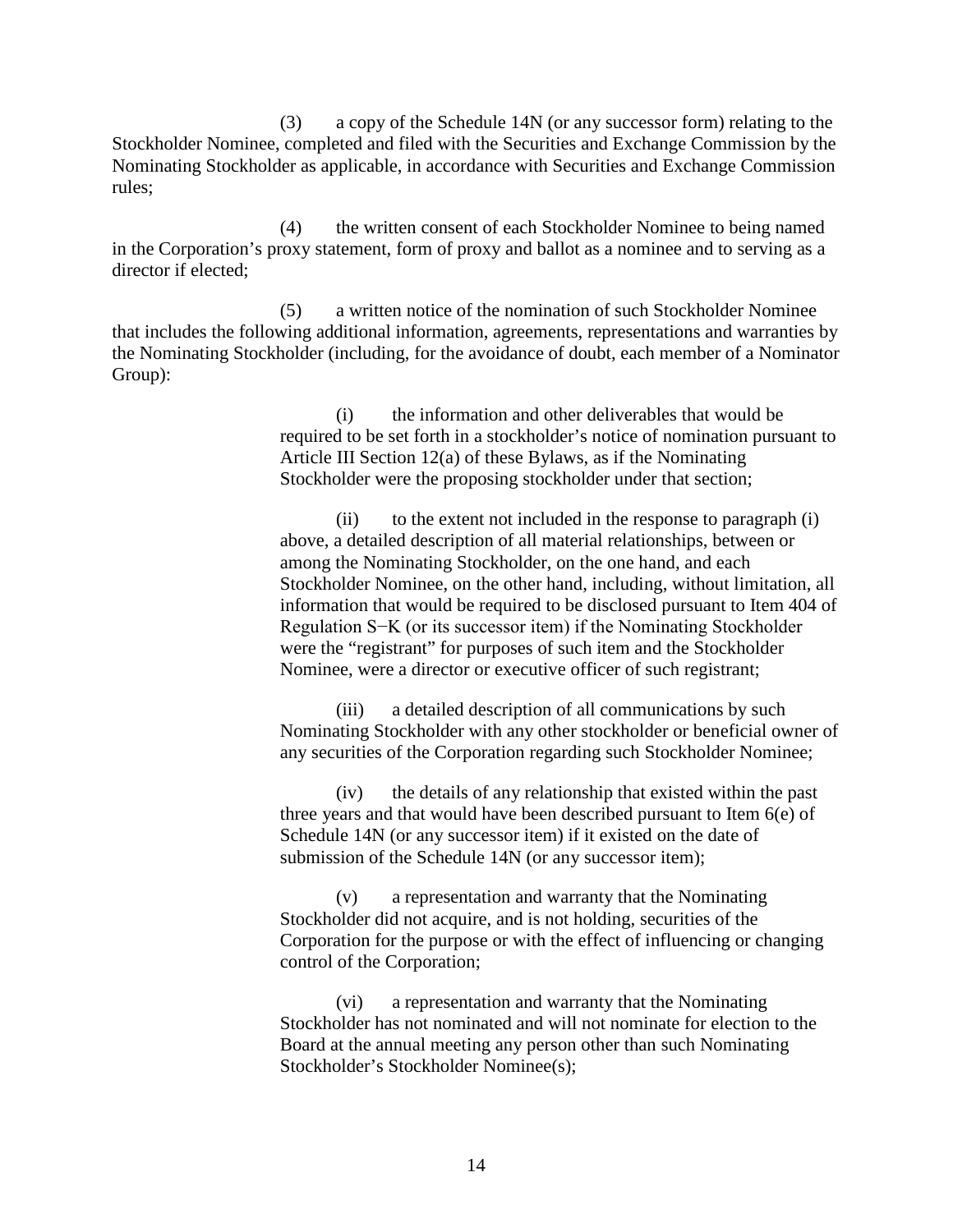(vii) a representation and warranty that the Nominating Stockholder has not engaged in and will not engage in a "solicitation" within the meaning of Rule 14a-1(1) (or any successor thereof) under the Exchange Act with respect to the annual meeting, other than with respect to such Nominating Stockholder's Stockholder Nominee(s) or any nominee of the Board;

(viii) a representation and warranty that the Nominating Stockholder has not engaged in and will not engage in, other than with respect to such Nominating Stockholder's Stockholder Nominee(s) or any nominee of the Board, (A) an exempt solicitation as described in Rule 14a-2(b) (or any successor thereof) under the Exchange Act, or (B) any communication, as described in Rule 14a-1(l)(2)(iv) (or any successor thereof) under the Exchange Act, stating how the Nominating Stockholder intends to vote at the annual meeting and the reasons therefore;

(ix) a representation and warranty that the Nominating Stockholder will not use or distribute any proxy card other than the Corporation's proxy card in soliciting stockholders in connection with the election of a Stockholder Nominee at the annual meeting;

(x) a representation and warranty that the Stockholder Nominee's candidacy or, if elected, membership on the Board would not violate applicable state or federal law or Stock Exchange Rules;

(xi) a representation and warranty that the Stockholder Nominee: (A) qualifies as independent under the Stock Exchange Rules and any publicly disclosed standards used by the Board in determining and disclosing the independence of the directors; and (B) is not and has not been subject to any event specified in Rule 506(d)(1) of Regulation D (or any successor thereof) under the Securities Act of 1933, as amended, or Item 401(f) of Regulation S-K (or any successor item) under the Exchange Act, without reference to whether the event is material to an evaluation of the ability or integrity of the Stockholder Nominee;

(xii) a representation and warranty that the Nominating Stockholder satisfies the eligibility requirements set forth in Section 13(d);

(xiii) a representation and warranty that the Nominating Stockholder will continue to satisfy the eligibility requirements described in Section 13(d) through the date of the annual meeting;

(xiv) the details of any position of the Stockholder Nominee as an officer or director of any competitor (that is, any entity that provides products or services that compete with or are alternatives to the principal products produced or services provided by the Corporation or its affiliates)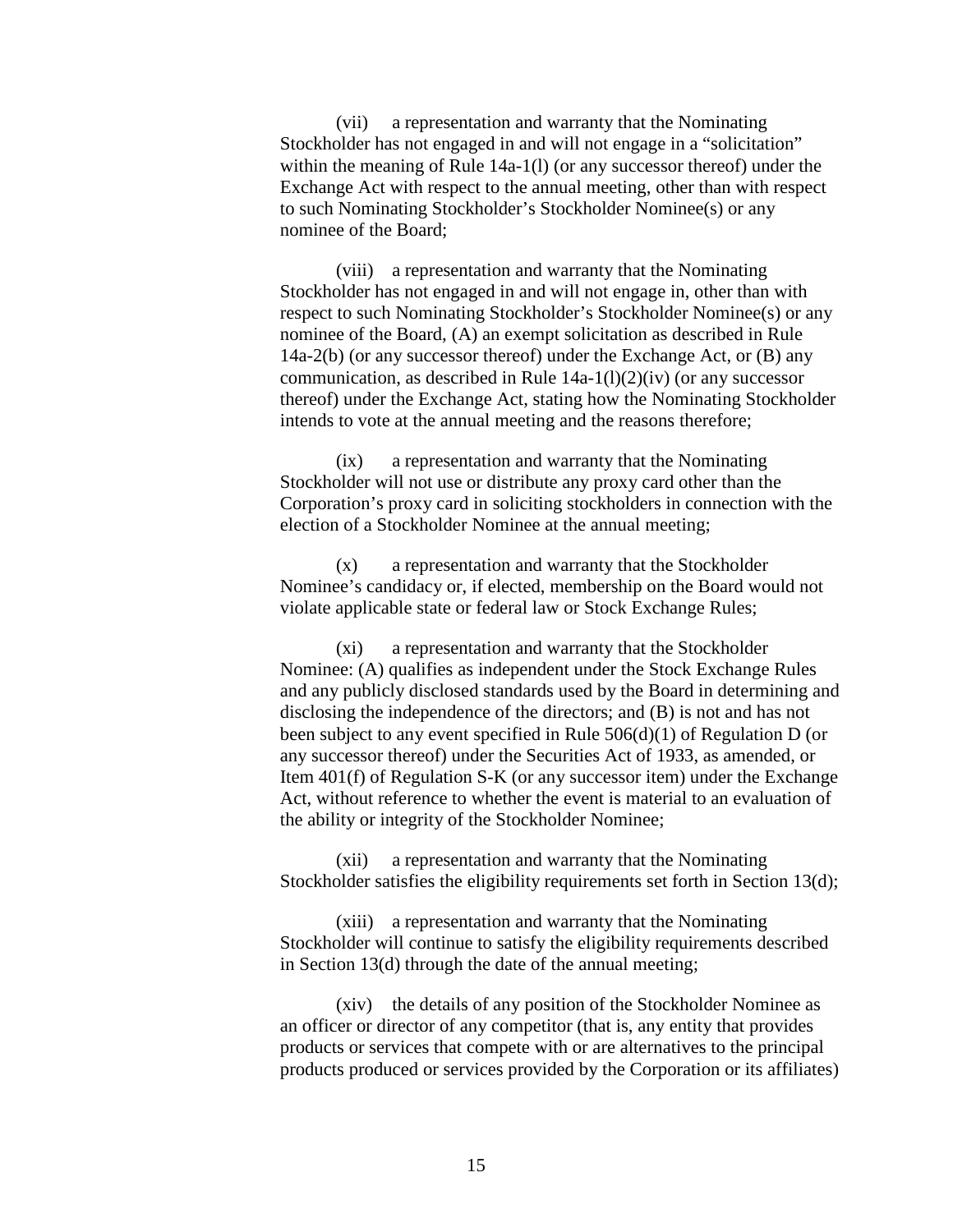of the Corporation, within the three (3) years preceding the submission of the Nomination Notice;

(xv) if desired, a statement for inclusion in the proxy statement in support of the Stockholder Nominee's election to the Board. Any such statement shall not exceed five hundred (500) words and shall fully comply with Section 14 (or any successor thereof) of the Exchange Act and the rules and regulations thereunder; and

(xvi) in the case of a nomination by a Nominator Group, the designation by all group members of one Authorized Group Member;

(6) an executed agreement (which form of agreement shall be provided by the Secretary of the Corporation upon written request), which must be submitted within ten (10) days of the Nominating Stockholder's first submission of any information required by this Section 13(f), pursuant to which the Nominating Stockholder (including each member of a Nominator Group) agrees:

> (i) to comply with all applicable laws, rules and regulations in connection with the nomination, solicitation and election;

> (ii) to file any written solicitation or other communication with the Corporation's stockholders relating to one or more of the Corporation's directors or director nominees or any Stockholder Nominee with the Securities and Exchange Commission, regardless of whether any such filing is required under any rule or regulation or whether any exemption from filing is available for such materials under any rule or regulation;

(iii) to assume all liability stemming from any action, suit or proceeding concerning any actual or alleged legal or regulatory violation arising out of any communication by the Nominating Stockholder or the Stockholder Nominee nominated by such Nominating Stockholder with the Corporation, its stockholders or any other person, including, without limitation, the Nomination Notice;

(iv) to indemnify and hold harmless (jointly with all other members of a Nominator Group, if applicable) the Corporation and each of its directors, officers and employees individually against any liability, loss, damages, expenses or other costs (including attorneys' fees) incurred in connection with any action, suit or proceeding (whether threatened, pending or completed), whether legal, judicial administrative or investigative, against the Corporation or any of its directors, officers or employees arising out of or relating to a failure or alleged failure of the Nominating Stockholder or Stockholder Nominee to comply with, or any breach or alleged breach of, its, or his or her, as applicable, obligations, agreements or representations under or pursuant to this Section 13, or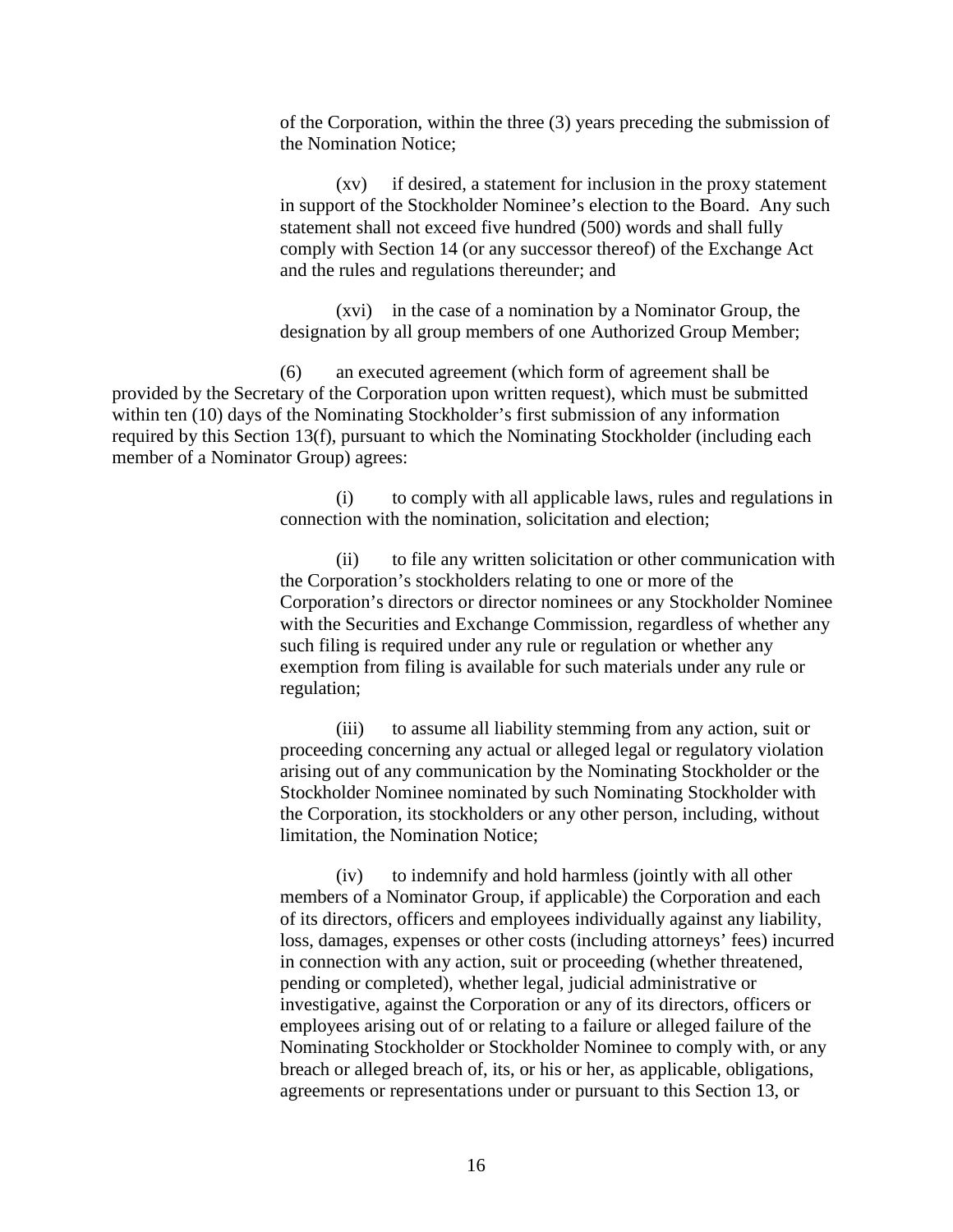otherwise arising out of any nomination, solicitation or other activity by any Eligible Stockholder or any member of a Nominator Group in connection with its efforts pursuant to this Section 13;

(v) to promptly (and in any event within forty-eight (48) hours of discovering such misstatement or omission) notify the Corporation and any other recipient of any misstatement or omission if information included in the Nomination Notice, or any other communication by the Nominating Stockholder (including with respect to any member of a Nominator Group) with the Corporation, its stockholders or any other person in connection with the nomination or election ceases to be true and accurate in all material respects (or omits a material fact necessary to make the statements made not misleading), and promptly notify the Corporation and any other recipient of the information that is required to correct the misstatement or omission; and

(vi) in the event that the Nominating Stockholder (including any member of a Nominator Group) has failed to continue to satisfy the eligibility requirements described in Section 13(d), to promptly notify the Corporation; and

(7) a written questionnaire and a written representation and agreement pursuant to Article IV Section 2 of these Bylaws (each in the form provided by the Secretary of the Corporation upon written request), which must be submitted within ten (10) days of the Nominating Stockholder's first submission of any information required by this Section 13(f).

The information and documents required by this Section 13(f) shall be provided with respect to and executed by the Nominating Stockholder (and each member of a Nominator Group), and provided with respect to the persons specified in Instructions 1 and 2 to Items 6(c) and (d) of Schedule 14N (or any successor item) in the case of a Nominating Stockholder or any member of a Nominator Group. The Nomination Notice shall be deemed submitted on the date on which all the information and documents referred to in this Section 13(f) (other than such information and documents required to be provided after the date the Nomination Notice is first submitted) have been delivered to or, if sent by mail, received by the Secretary of the Corporation.

(g) Exclusion or Disqualification of Stockholder Nominees.

(1) If, after the deadline for submitting a Nomination Notice as set forth in Section 13(e), a Nominating Stockholder becomes ineligible or withdraws its nomination or a Stockholder Nominee becomes ineligible or unwilling to serve on the Board, whether before or after the mailing of the definitive proxy statement, the Corporation:

> (i) shall not be required to include in its proxy statement or on any ballot or form of proxy the Stockholder Nominee or any successor or replacement nominee proposed by the Nominating Stockholder or by any other Nominating Stockholder; and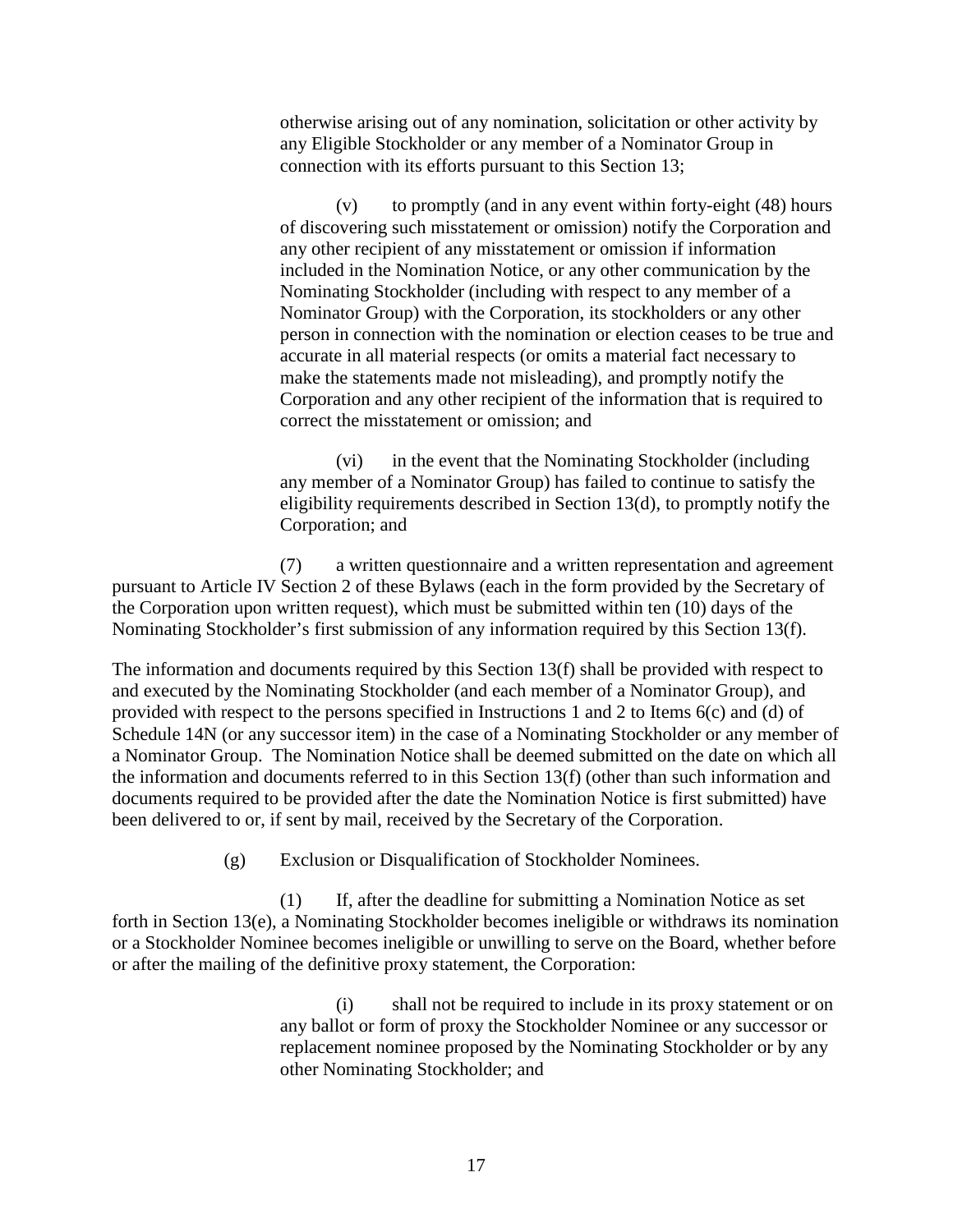(ii) may otherwise communicate to its stockholders, including without limitation by amending or supplementing its proxy statement or ballot or form of proxy, that the Stockholder Nominee will not be included as a Stockholder Nominee in the proxy statement or on any ballot or form of proxy and will not be voted on at the annual meeting.

(2) Notwithstanding anything to the contrary contained in this Section 13, the Corporation may omit from its proxy materials any Stockholder Nominee, and any information concerning such Stockholder Nominee (including a Nominating Stockholder's statement in support), and in such case such nomination shall be disregarded and no vote on such Stockholder Nominee will occur (notwithstanding that proxies in respect of such vote may have been received by the Corporation), and the Nominating Stockholder may not, after the last day on which a Nomination Notice would be timely, cure in any way any defect preventing the nomination of the Stockholder Nominee, if:

> (i) the Corporation receives a notice (whether or not subsequently withdrawn) that a stockholder intends to nominate any candidate for election to the Board at the annual meeting pursuant to the advance notice requirements for stockholder nominees set forth in Article III Section  $12(a)$  of these Bylaws;

> (ii) the Nominating Stockholder has engaged in a "solicitation" within the meaning of Rule 14a-1(l) (or any successor thereof) under the Exchange Act with respect to the annual meeting, other than with respect to such Nominating Stockholder's Stockholder Nominee(s) or any nominee of the Board;

> (iii) the Nominating Stockholder has engaged in, other than with respect to such Nominating Stockholder's Stockholder Nominee(s) or any nominee of the Board, (A) an exempt solicitation as described in Rule 14a-2(b) (or any successor thereof) under the Exchange Act, or (B) any communication, as described in Rule  $14a-1(1)(2)(iv)$  (or any successor thereof) under the Exchange Act, stating how the Nominating Stockholder intends to vote at the annual meeting and the reasons therefore;

(iv) the Nominating Stockholder or the Authorized Group Member, as applicable, or any qualified representative thereof, does not appear at the annual meeting to present the nomination submitted in accordance with this Section 13;

(v) the Board of Directors, acting in good faith, determines that such Stockholder Nominee's nomination or election to the Board would result in the Corporation violating or failing to be in compliance with these Bylaws or the Certificate of Incorporation, or any applicable law, rule or regulation to which the Corporation is subject, including the Stock Exchange Rules;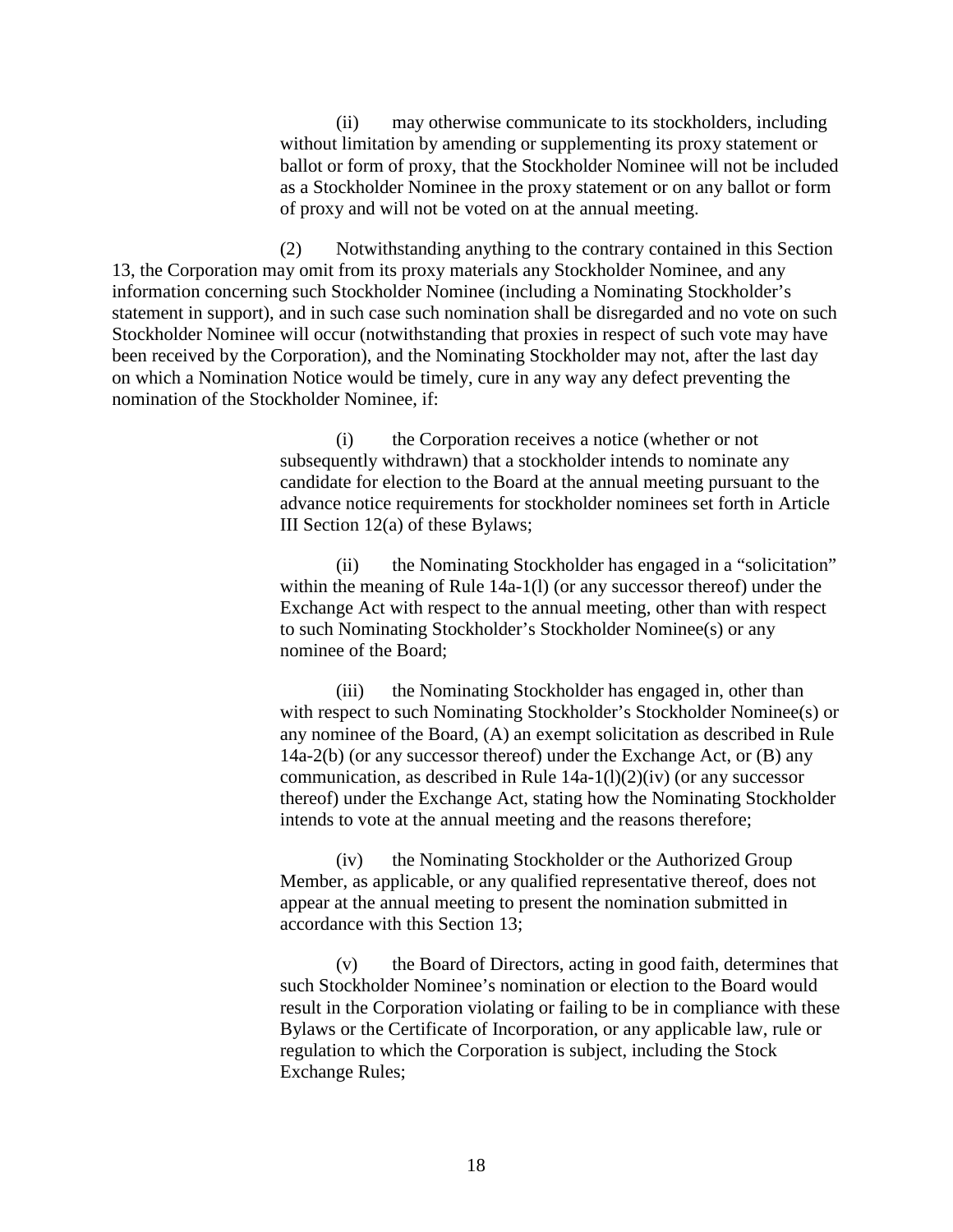(vi) the Stockholder Nominee has been, within the past three (3) years, an officer or director of a competitor, as defined for purposes of Section 8 (or any successor thereof) of the Clayton Antitrust Act of 1914, as amended; or

(vii) the Nominating Stockholder has failed to continue to satisfy the eligibility requirements described in Section 13(d), any of the representations and warranties made in the Nomination Notice ceases to be true and accurate in all material respects (or omits a material fact necessary to make the statement made not misleading), the Stockholder Nominee becomes unwilling or unable to serve on the Board or any violation or breach occurs of any of the obligations, agreements, representations or warranties of the Nominating Stockholder or the Stockholder Nominee under or pursuant to this Section 13.

(3) Notwithstanding anything to the contrary contained in this Section 13, the Corporation may omit from its proxy statement, or may supplement or correct, any information, including all or any portion of the statement in support of the Stockholder Nominee included in the Nomination Notice, if:

> (i) such information is not true in all material respects or omits a material statement necessary to make the statements made not misleading;

(ii) such information directly or indirectly impugns the character, integrity or personal reputation of, or directly or indirectly makes charges concerning improper, illegal or immoral conduct or associations, without factual foundation, with respect to, any individual, corporation, partnership, association or other entity, organization or governmental authority;

(iii) the inclusion of such information in the proxy statement would otherwise violate the Securities and Exchange Commission proxy rules or any other applicable law, rule or regulation; or

(iv) the inclusion of such information in the proxy statement would impose a material risk of liability upon the Corporation.

(4) The Corporation may solicit against, and include in the proxy statement its own statement relating to, any Stockholder Nominee.

(h) Interpretation. The Board (and any other person or body authorized by the Board, including, without limitation, the chairman of the relevant annual meeting) shall have the power and authority to interpret this Section 13 and to make any and all determinations necessary or advisable to apply this Section 13 to any persons, facts or circumstances, including the power to determine (1) whether one or more stockholders or beneficial owners qualifies as an Eligible Stockholder or Nominator Group, as applicable, (2) whether a Nomination Notice complies with this Section 13, (3) whether a Stockholder Nominee satisfies the qualifications and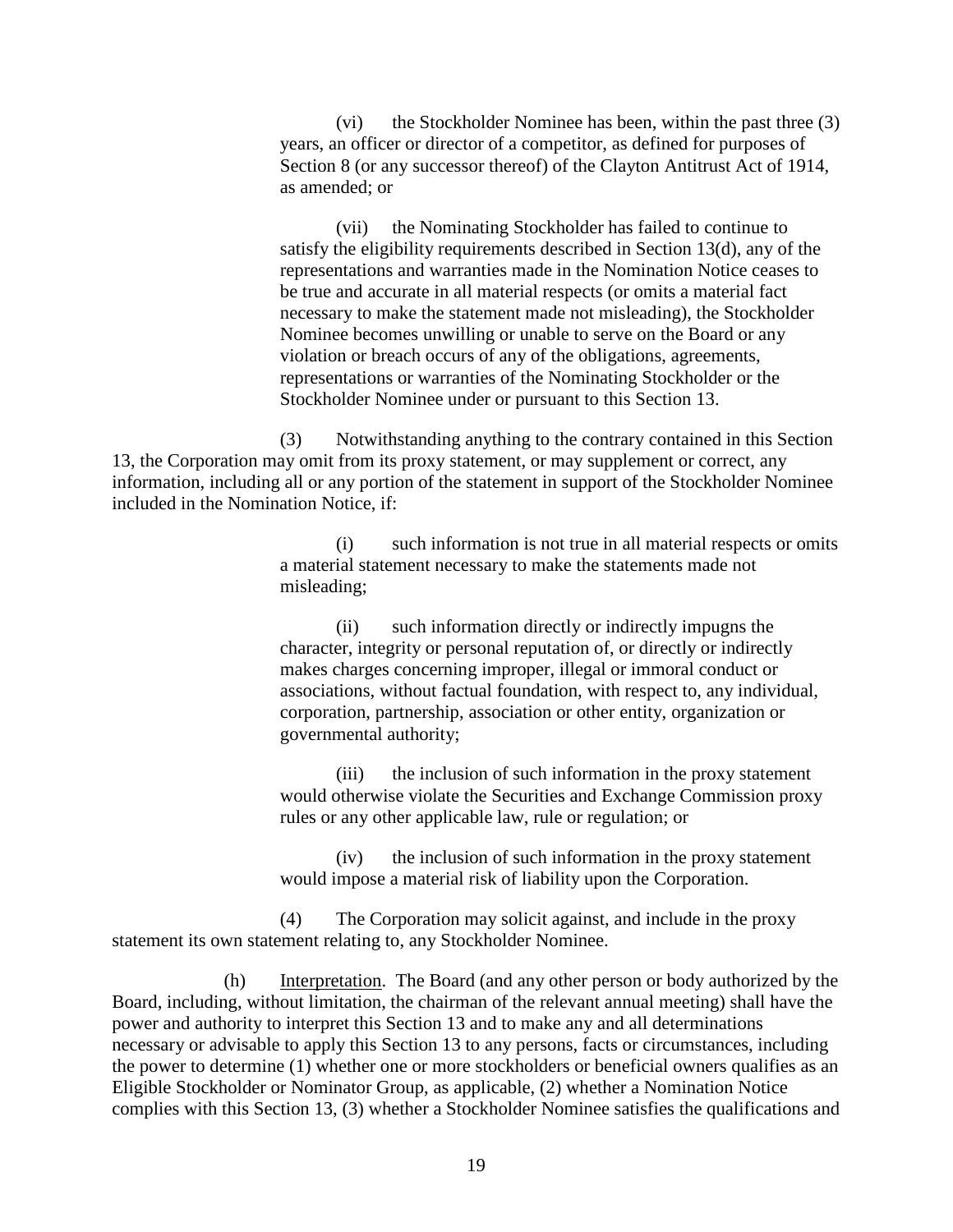requirements in this Section 13, and (4) whether any and all requirements of this Section 13 have been satisfied. Any such interpretation or determination adopted in good faith by the Board (or any other person or body authorized by the Board, including, without limitation, the chairman of the relevant annual meeting) shall be binding on all persons, including the Corporation and its stockholders (including any beneficial owners). The chairman of the meeting shall, if the facts warrant, determine and declare to the meeting that a nomination was not made in accordance with the foregoing procedures, and the defective nomination shall be disregarded.

Section 14. Conduct of Meetings. The date and time of the opening and the closing of the polls for each matter upon which the stockholders will vote at a meeting shall be announced at the meeting by the person presiding over the meeting. The Board may adopt by resolution such rules and regulations for the conduct of the meeting of stockholders as it shall deem appropriate. Except to the extent inconsistent with such rules and regulations as adopted by the Board, the person presiding over any meeting of stockholders shall have the right and authority to convene and to adjourn the meeting, to prescribe such rules, regulations and procedures and to do all such acts as, in the judgment of such presiding person, are appropriate for the proper conduct of the meeting. Such rules, regulations or procedures, whether adopted by the Board or prescribed by the presiding person of the meeting, may include, without limitation, the following: (i) the establishment of an agenda or order of business for the meeting; (ii) rules and procedures for maintaining order at the meeting and the safety of those present; (iii) limitations on attendance at or participation in the meeting to stockholders of record of the Corporation, their duly authorized and constituted proxies or such other persons as the presiding person of the meeting shall determine; (iv) restrictions on entry to the meeting after the time fixed for the commencement thereof; and (v) limitations on the time allotted to questions or comments by participants. The presiding person at any meeting of stockholders, in addition to making any other determinations that may be appropriate to the conduct of the meeting, shall, if the facts warrant, determine and declare to the meeting that a matter or business was not properly brought before the meeting and if such presiding person should so determine, such presiding person shall so declare to the meeting and any such matter or business not properly brought before the meeting shall not be transacted or considered. Unless and to the extent determined by the Board or the person presiding over the meeting, meetings of stockholders shall not be required to be held in accordance with the rules of parliamentary procedure.

## **ARTICLE IV DIRECTORS**

Section 1. Powers. Subject to limitations of the Certificate of Incorporation, these Bylaws, and the laws of the State of Delaware as to action required to be approved by the stockholders, the business and affairs of the Corporation shall be managed and all corporate powers shall be exercised by or under the direction of the Board.

Section 2. Number and Qualification. The Board shall consist of one or more members, the number thereof to be determined from time to time by resolution of the Board. To be eligible to be a nominee for election or reelection as a director of the Corporation or to be considered by the Board to fill any vacancies pursuant to Section 7 below, a person must deliver (in accordance with the time periods prescribed for delivery of notice under Article III Section 12(a), Section 12(b), or Section 13(e), as applicable of these Bylaws) to the Secretary at the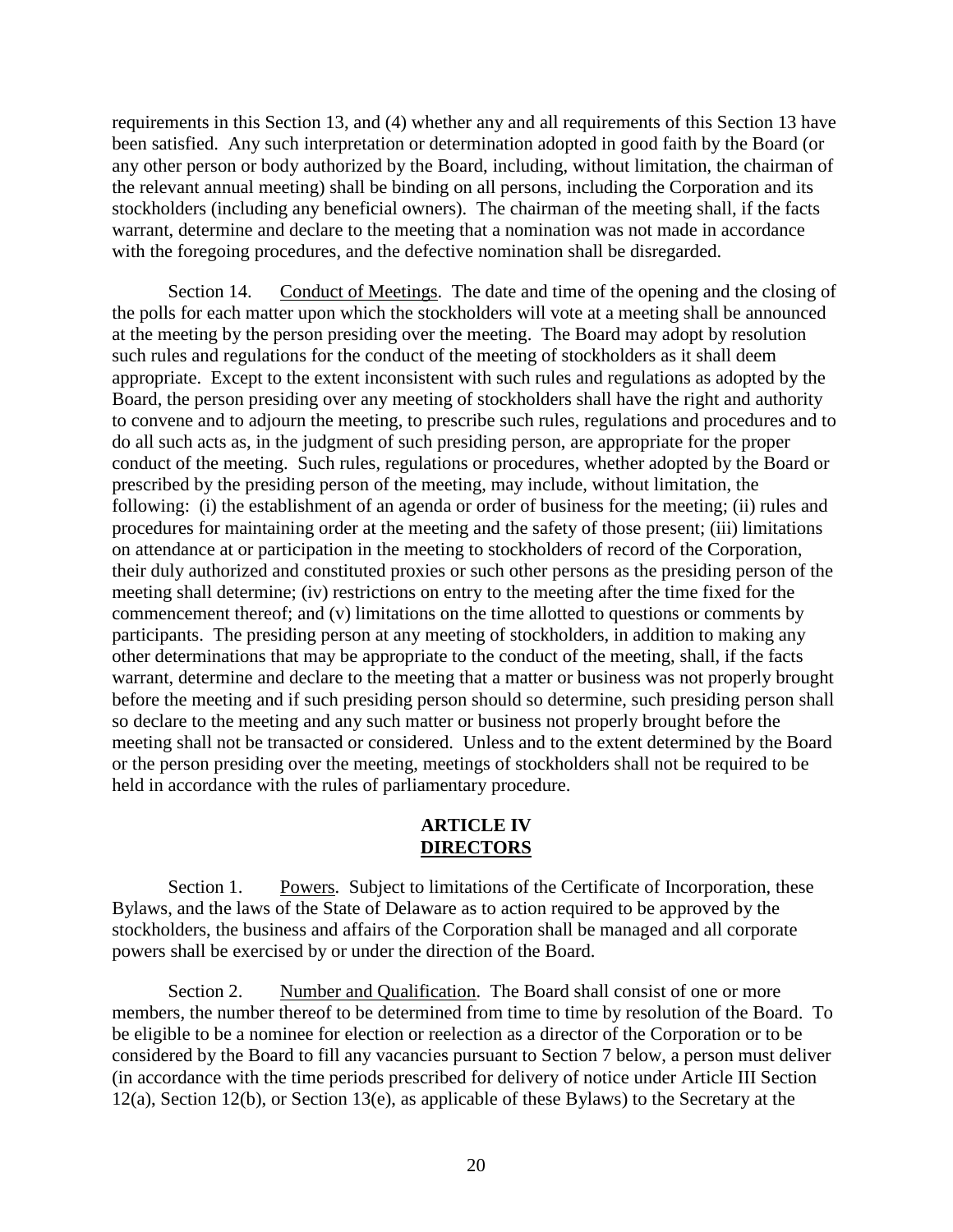principal executive offices of the Corporation a written questionnaire with respect to the background and qualification of such person and the background of any other person or entity on whose behalf the nomination is being made (the form of which questionnaire shall be provided by the Secretary upon written request), and a written representation and agreement (in the form provided by the Secretary upon written request) that such person (A) is not and will not become a party to (1) any agreement, arrangement or understanding with, and has not given any commitment or assurance to, any person or entity as to how such person, if elected as a director of the Corporation, will act or vote on any issue or question (a "Voting Commitment") that has not been disclosed to the Corporation or (2) any Voting Commitment that could limit or interfere with such person's ability to comply, if elected as a director of the Corporation, with such person's fiduciary duties under applicable law, (B) is not and will not become a party to any Compensation Arrangement as that term is defined in Article III Section 13 of these Bylaws in connection with such person's nomination, candidacy, service or action as a director that has not been disclosed to the Corporation, (C) owns the required amount of shares of the Corporation's common stock in accordance with the Share Ownership Policy set forth in Section IX of the Corporation's Corporate Governance Guidelines (as publicly disclosed and as may be amended from time to time) and will not dispose of the shares so long as such person is a director, (D) in such person's individual capacity and on behalf of any person or entity on whose behalf the nomination is being made, would be in compliance, if elected as a director of the Corporation, and will comply with all applicable laws (including, without limitation, fiduciary duty requirements), corporate governance, conflict of interest, confidentiality and stock ownership and trading policies, and the Corporate Governance Guidelines of the Corporation (as publicly disclosed and as may be amended from time to time), (E) if elected as a director of the Corporation, will act in the best interests of the Corporation and its stockholders and not in the interests of individual constituencies, (F) will promptly provide to the Corporation such other information as it may reasonably request, and (G) will abide by the requirements of Article IV Section 3 of these Bylaws.

Section 3. Election; Resignation. At each annual meeting of stockholders, the stockholders shall elect directors each of whom shall hold office for a term of one year or until his or her successor is duly elected and qualified, subject to such director's earlier death, resignation, disqualification or removal.

Each director shall be elected by the vote of the majority of the votes cast with respect to the director at any meeting for the election of directors at which a quorum is present by the holders of shares present in person or represented by proxy and entitled to vote on the election of directors; provided that if the number of nominees for director, exceeds the number of directors to be elected, the directors shall be elected by the vote of a plurality of the shares represented in person or by proxy at any such meeting and entitled to vote on the election of directors. For purposes of this Section, a majority of the votes cast means that the number of shares voted "for" a director must exceed 50% of the number of votes cast with respect to that director's election. Votes cast shall include votes to withhold authority and exclude abstentions with respect to that director's election. If directors are to be elected by a plurality, stockholders shall be permitted to withhold votes from a nominee but shall not be permitted to vote against a nominee.

Any director may resign at any time upon notice to the Board. If at any meeting for the election of directors a nominee for director who is an incumbent director is not elected and no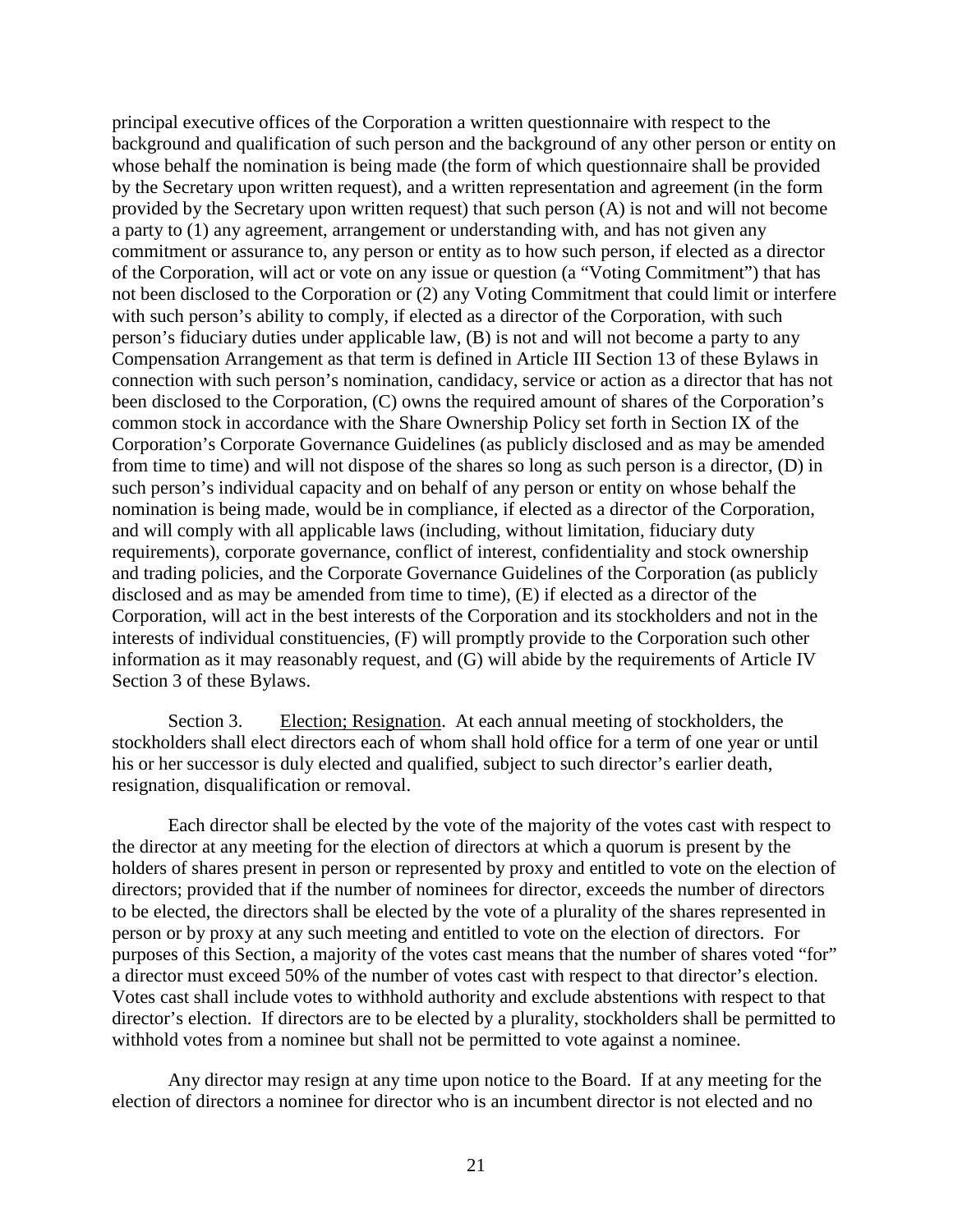successor has been elected at such meeting, the director shall promptly tender his or her offer of resignation to the Board. The Nominating and Governance Committee shall make a recommendation to the Board as to whether to accept or reject the tendered offer of resignation, or whether other action should be taken. In determining whether to accept or reject the tendered offer of resignation, the Nominating and Governance Committee shall be entitled to consider all factors believed relevant by the members of such Committee, including without limitation: (1) any stated reason for the director not receiving the required vote and whether the underlying cause or causes are curable, (2) the factors, if any, set forth in the guidelines or other policies that are to be considered by the Nominating and Governance Committee in evaluating potential candidates for the Board as such factors relate to each director who has offered his or her resignation, (3) the length of service of such director, (4) the effect of such resignation on the Corporation's compliance with any law, rule, regulation, stock exchange listing standards or contractual obligations, (5) such director's contributions to the Corporation, and (6) any other factors that the Nominating and Governance Committee deems to be in the best interests of the Corporation. No director who has tendered his or her offer of resignation may participate in the Committee's recommendation. If all of the members of the Nominating and Governance Committee have tendered their offers of resignation, then the Board shall act on the offers of resignation.

The Board shall act on the tendered offers of resignation, taking into account the recommendation of the Nominating and Governance Committee, and shall publicly disclose (by press release, a filing with the Securities and Exchange Commission or other broadly disseminated means of communication) its decision regarding the tendered offers of resignation and the rationale behind the decision within 90 days from the date of the certification of the election results. In determining whether to accept or reject any offer of resignation, the Board shall be entitled to consider all of the factors considered by the Nominating and Governance Committee and any additional information and factors that the Board believes to be relevant. No director who has tendered his or her offer of resignation may participate in the Board's decision. Notwithstanding the foregoing, if the acceptance by the Board of all of the then pending offers of resignation would result in the Corporation having fewer than three (3) directors who were in office prior to the applicable election, the Board may elect to extend such 90-day period by an additional 90 days if the Board shall determine that such an extension is in the best interests of the Corporation.

If any incumbent director's offer of resignation is not accepted by the Board, such director shall continue to serve until the next annual meeting or until his or her successor is duly elected and qualified, subject to such director's earlier death, resignation, disqualification or removal. If a director's offer of resignation is accepted by the Board pursuant to this Section 3, or if a nominee for director is not elected and the nominee is not an incumbent director, then the Board, in its sole discretion, may fill any resulting vacancy pursuant to the provisions of Section 7 below or may decrease the size of the Board pursuant to the provisions of Section 2 above.

Section 4. Regular Meetings. Regular meetings of the Board may be held at such places within or without the State of Delaware and at such times as the Board may from time to time determine and, if so determined, notice thereof need not be given.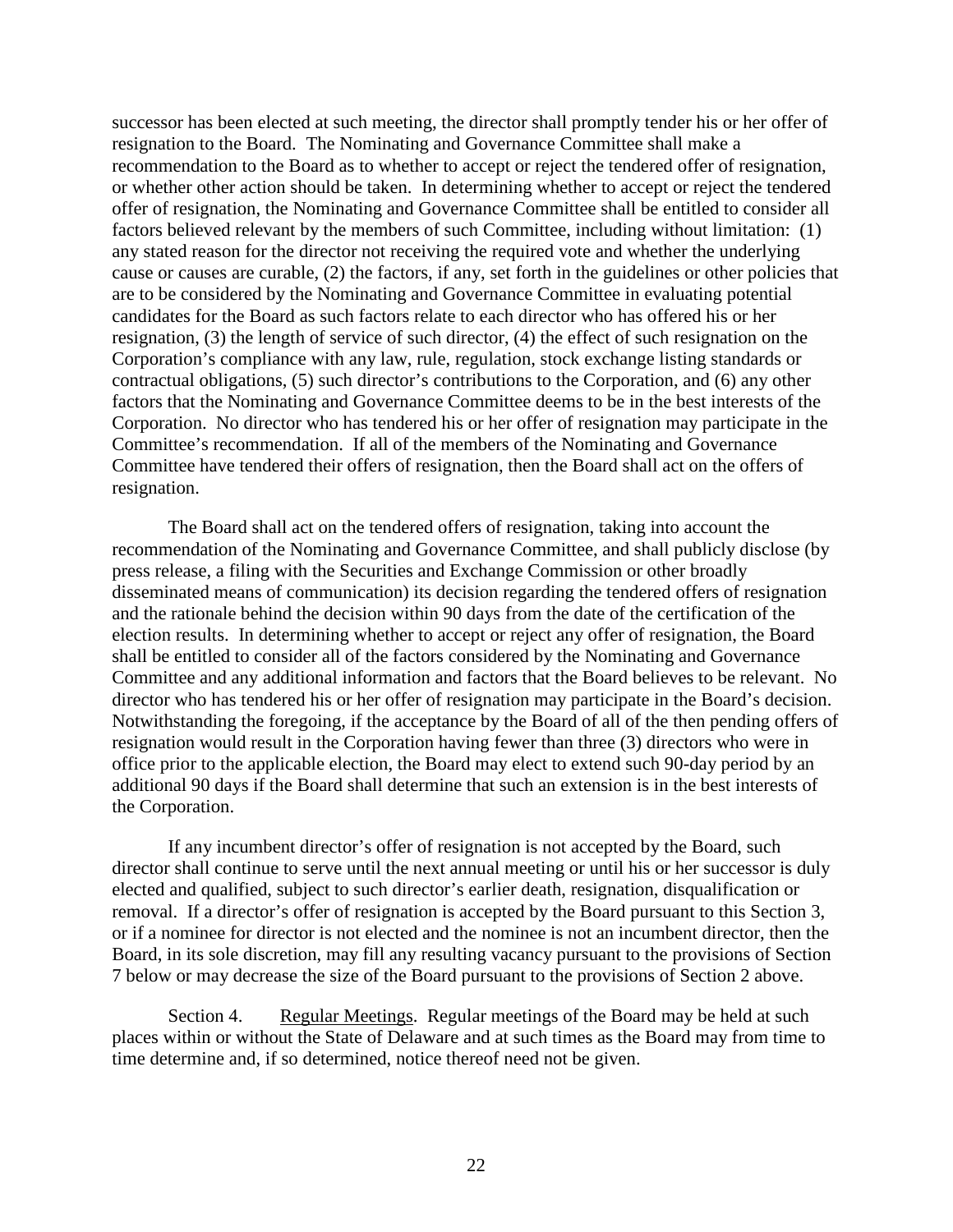Section 5. Special Meetings. Special meetings of the Board may be held at any time or place within or without the State of Delaware whenever called by the Chairman of the Board, if any, by the President, or by any director. Notice of a special meeting of the Board shall be given by the person or persons calling the meeting at least twelve (12) hours before the special meeting.

Section 6. Telephonic Meetings Permitted. Members of the Board, or any committee thereof, as the case may be, may participate in a meeting of the Board or such committee by means of conference telephone or communications equipment by means of which all persons participating in the meeting can hear each other, and participation in a meeting pursuant to this Bylaw shall constitute presence in person at such meeting.

Section 7. Vacancies. Unless otherwise provided by law or the Certificate of Incorporation, any newly created directorship or any vacancy occurring in the Board of Directors for any cause shall be filled exclusively by a majority vote of the remaining members of the Board, although such majority is less than a quorum, or by the sole remaining director, and shall not be filled by the stockholders (unless there shall be no directors then in office), and each director so elected shall hold office until the expiration of the term of office of the director whom he or she has replaced or until his or her successor is duly elected and qualified, subject to such director's earlier death, resignation, disqualification or removal.

Section 8. Action by Directors Without a Meeting. Any action(s) required or permitted to be taken at any meeting of the Board, or of any committee thereof, may be taken without a meeting if all of the members of the Board, or such committee, as the case may be, consent thereto in writing or by electronic transmission and the writing or writings or electronic transmissions are filed with the minutes of the proceedings of the Board, or committee thereof, as the case may be, in accordance with applicable law.

Section 9. Quorum. Unless otherwise provided in these Bylaws, at all meetings of the Board, a majority of the total number of Directors shall constitute a quorum for the transaction of business. The vote of the majority of the Directors present at a meeting at which a quorum is present shall be the act of the Board unless the Certificate of Incorporation or these Bylaws shall require the vote of a greater number. If a quorum shall not be present at any meeting of the Board, the Directors present thereat may adjourn the meeting from time to time, without notice other than announcement at the meeting, until a quorum shall be present.

Section 10. Organization. Meetings of the Board shall be presided over by the Chairman of the Board, if any, or in his or her absence by the President, or in their absence by a chairman chosen at the meeting. The Secretary shall act as secretary of the meeting, but in his or her absence the chairman of the meeting may appoint any person to act as secretary of the meeting.

Section 11. Removal. Any Director may be removed, with or without cause, at any time by the majority vote of the stockholders.

Section 12. Compensation of Directors of Meetings. The Directors may be paid their expenses, if any, for attendance at each meeting of the Board and may be paid a fixed sum for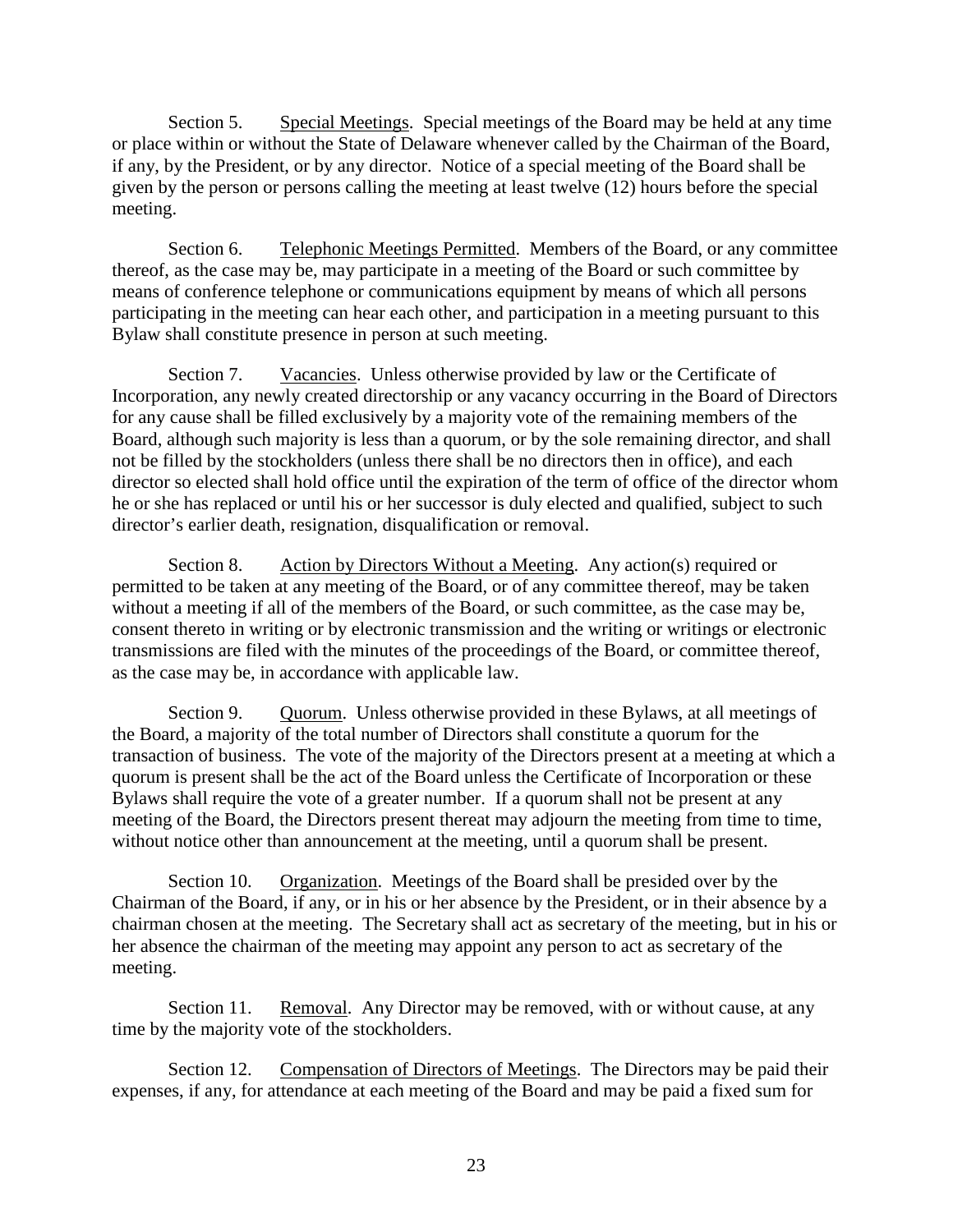attendance at each meeting of the Board or a stated salary as Director. No such payment shall preclude any Director from serving the Corporation or any company controlling or controlled by the Corporation in any other capacity and receiving compensation therefor. Members of special or standing committees may be allowed like compensation for attending committee meetings.

#### **ARTICLE V COMMITTEES**

Section 1. Committee of Directors. The Board may, by resolution passed by a majority of the whole Board, designate one or more committees, each committee to consist of one or more Directors. The Board may designate one or more Directors as alternate members of any committee, who may replace any absent or disqualified member at any meeting of the committee. In the absence or disqualification of a member of the committee, the member or members thereof present at any meeting and not disqualified from voting, whether or not he, she or they constitute a quorum, may unanimously appoint another member of the Board to act at the meeting in place of any such absent or disqualified member. Any such committee, to the extent permitted by law and to the extent provided in the resolution of the Board, may exercise all the powers and authority of the Board in the management of the business and affairs of the Corporation, and may authorize the seal of the Corporation to be affixed to all papers which may require it.

Section 2. Meetings and Action of Committees. Unless the Board otherwise provides, each committee designated by the Board may make, alter and repeal rules for the conduct of its business. In the absence of such rules each committee shall conduct its business in the same manner as the Board conducts its business pursuant to Article II of these Bylaws.

# **ARTICLE VI NOTICES**

Section 1. Notices of Stockholder Meetings. Whenever stockholders are required or permitted to take any action at a meeting, a notice of the meeting shall be given that shall state the place, if any, date and hour of the meeting, and, in case of a special meeting, the purpose or purposes for which the meeting is called. Unless otherwise provided by law, the Certificate of Incorporation or these Bylaws, the notice of any meeting of stockholders shall be given not less than ten (10) nor more than sixty (60) days before the date of the meeting to each stockholder entitled to vote at such meeting. If mailed, such notice shall be deemed to be given when deposited in United States mail, postage pre-paid, directed to the stockholder at such stockholder's address as it appears on the records of the Corporation.

Section 2. Manner of Notice. Except as otherwise provided in this Section 2 or these Bylaws, notice to Directors and stockholders shall be in writing and delivered personally or mailed to the Directors or stockholders at their addresses appearing on the books of the Corporation. Notice to Directors may be given by telecopier, telephone or other means of electronic transmission.

Section 3. Waiver of Notice. Whenever notice is required to be given to any stockholder or Director under the provisions of the General Corporation Law or the Certificate of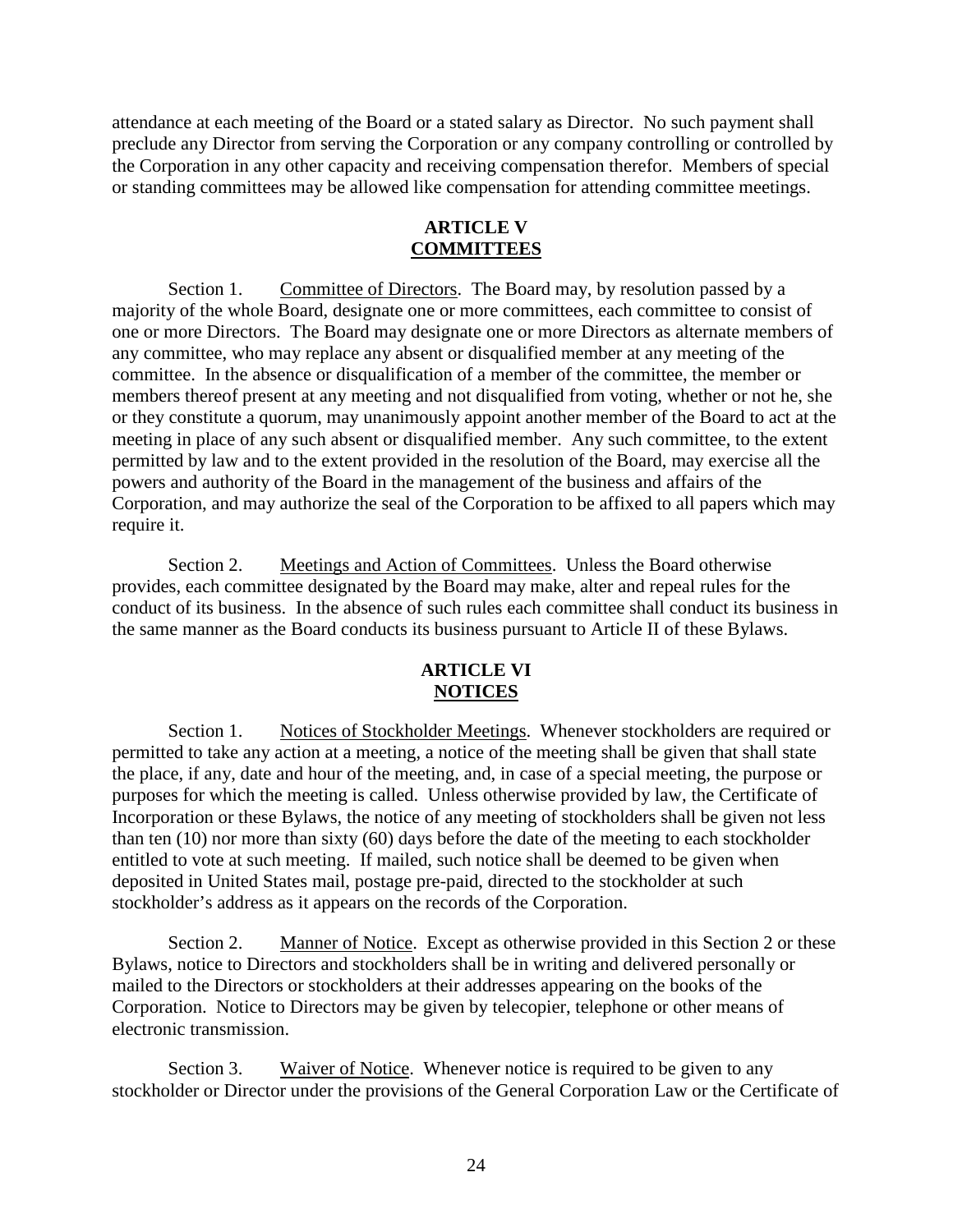Incorporation or these Bylaws, a written waiver thereof, signed by the person entitled to notice, or a waiver by electronic transmission by the person entitled to notice, whether before or after the time stated therein, shall be deemed equivalent to the giving of such notice. Attendance of a person at a meeting shall constitute a waiver of notice of such meeting, except when the person attends a meeting for the express purpose of objecting, at the beginning of the meeting, to the transaction of any business because the meeting is not lawfully called or convened. Neither the business to be transacted at nor the purpose of any regular or special meeting of the stockholders, Directors or members of a committee of Directors need be specified in a waiver of notice.

# **ARTICLE VII OFFICERS**

Section 1. Officers. The officers of the Corporation shall be selected and removed by the Board in its discretion and shall consist of a President, a Secretary, and a Treasurer and may include, at the discretion of the Board, without limitation, a Chairman of the Board, any number of Vice Presidents, Assistant Secretaries and Assistant Treasurers and such other officers as the Corporation may require. Each such officer shall have such powers and duties in the management of the Corporation as the Board may by resolution determine, and, to the extent not provided in such resolutions or these Bylaws, as generally pertain to their respective offices, subject to the control of the Board.

Section 2. Authority of Certain Officers. Anything herein to the contrary notwithstanding, the following described officers shall have the authority set forth after their respective designation:

(a) Chairman of the Board. The Chairman of the Board shall preside at all meetings of the stockholders and the Board. Except where, by law, the signature of the President is required, the Chairman shall possess the same power as the President to sign all certificates, contracts and other instruments of this Corporation that may be authorized hereby or by the Board.

(b) President. Except as otherwise provided by resolution of the Board, the President shall be the general manager and chief executive officer of the Corporation and shall have responsibility for, subject to the control of the Board, general supervision, direction, and control of the business and affairs of the Corporation. The President shall preside at all meetings of the stockholders and at all meetings of the Board. The President shall have the general powers and duties of management usually vested in the office of president and general manager of a corporation and such other powers and duties as may be prescribed by the Board.

(c) Vice President. In the absence or disability of the President, any Vice President so designated by the Board shall perform all the duties of the President and, when so acting, shall have all the powers of and be subject to all the restrictions upon the President. All Vice Presidents, if any, shall have such powers and perform such duties as from time to time may be prescribed by the Board.

(d) Secretary. The Secretary shall keep or cause to be kept, at the principal executive office or such other place as the Board may order, (i) a book containing minutes of all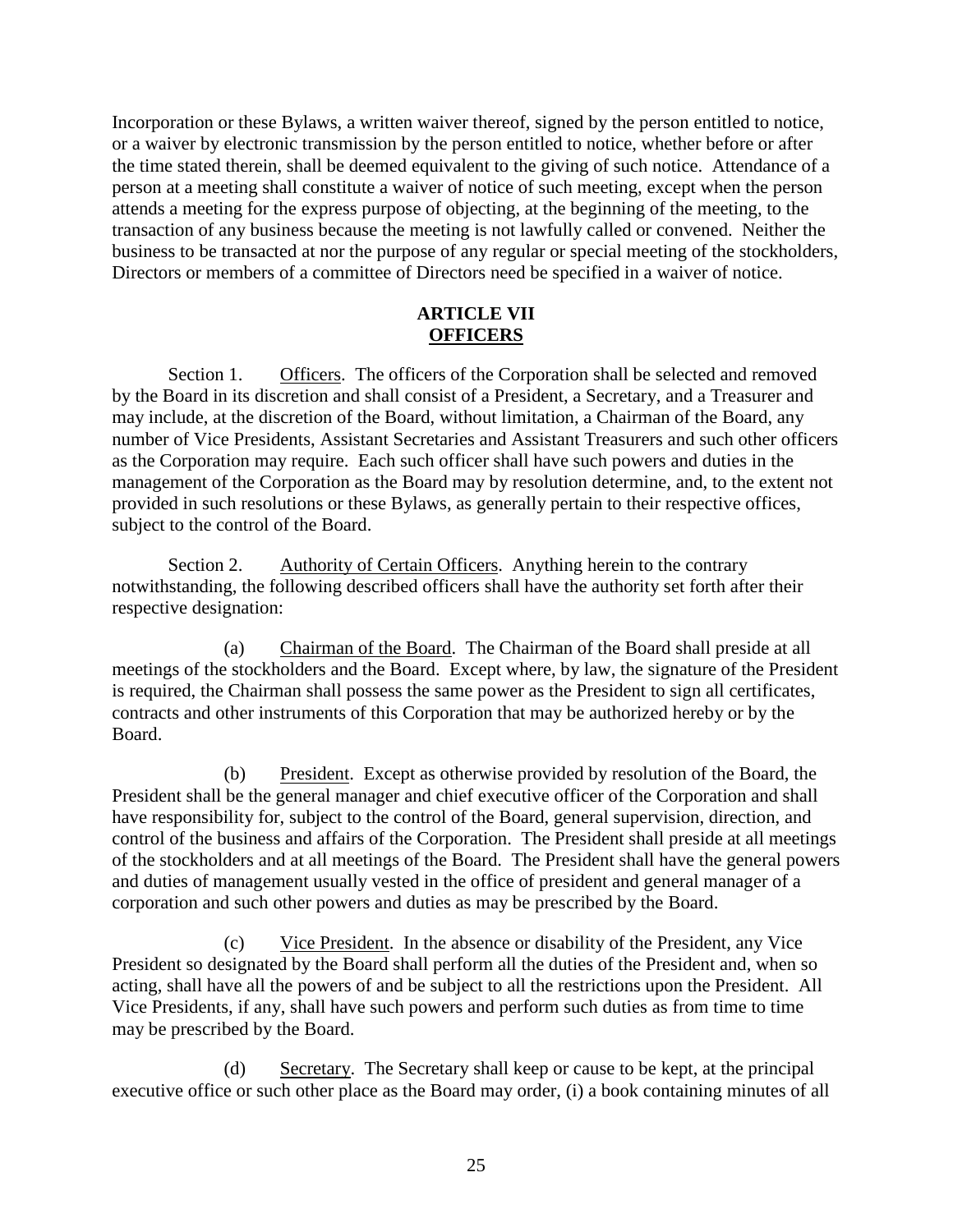meetings of the stockholders and the Board, and (ii) a share register or a duplicate share register. The Secretary shall give, or cause to be given, notice of all the meetings of the stockholders and of the Board required by these Bylaws or by law to be given, shall keep the seal of the Corporation in safe custody, and shall have such other powers and perform such other duties as may be prescribed by the Board.

(e) Treasurer. The Treasurer shall keep and maintain, or cause to be kept and maintained, adequate and correct accounts of the properties and business transactions of the Corporation. Such officer shall send or cause to be sent to the stockholders such financial statements and reports as are by law or these Bylaws required to be sent to said stockholders. The books of account shall at all times be open to inspection by any Director for any purpose permitted under applicable law. Such officer shall cause all moneys and other valuables to be deposited in the name and to the credit of the Corporation. Such officer shall (i) disburse or cause to be disbursed the funds of the Corporation as may be ordered by the Board, (ii) render to the President and the Directors, whenever they request it, an account of all transactions and of the financial condition of the Corporation, and (iii) have such other powers and perform such other duties as may be prescribed by the Board.

Section 3. Term of Office; Resignation; Removal; Vacancies. Except as otherwise provided in a resolution of the Board electing any officer, each officer shall hold office until the first meeting of the Board after the annual meeting of stockholders next succeeding his election, and until his successor is elected and qualified or until his earlier death, resignation or removal. Any officer may resign at any time upon written notice to the Corporation. Such resignation shall take effect at the time specified therein, and unless otherwise specified therein no acceptance of such resignation shall be necessary to make it effective. The Board of Directors may remove any officer with or without cause at any time. Any such removal shall be without prejudice to the contractual rights of such officer, if any, with the Corporation, but the election of an officer shall not of itself create contractual rights. Any vacancy occurring in any office of the Corporation by death, resignation, removal or otherwise may be filled for the unexpired portion of the term by the Board at any regular or special meeting. Any number of offices may be held by the same person.

Section 4. Appointing Attorneys and Agents; Voting Securities of Other Entities. Unless otherwise provided by resolution adopted by the Board, the Chairman of the Board, the President or any Vice President may from time to time appoint an attorney or attorneys or agent or agents of the Corporation, in the name and on behalf of the Corporation, to cast votes which the Corporation may be entitled to cast as the holder of stock or other securities in any other corporation or other entity, any of whose stock or other securities may be held by the Corporation, at meetings of the holders of the stock or other securities of such other corporation or other entity, or to consent in writing, in the name of the Corporation as such holder, to any action by such other corporation or other entity, and may instruct the person or persons so appointed as to the manner of casting such votes or giving such consents, and may execute or cause to be executed in the name of and on behalf of the Corporation and under its corporate seal or otherwise, all such written proxies or other instruments as he or she may deem necessary or proper. Any of the rights set forth in this Section 4 which may be delegated to an attorney or agent may also be exercised directly by the Chairman of the Board, the President or any Vice President.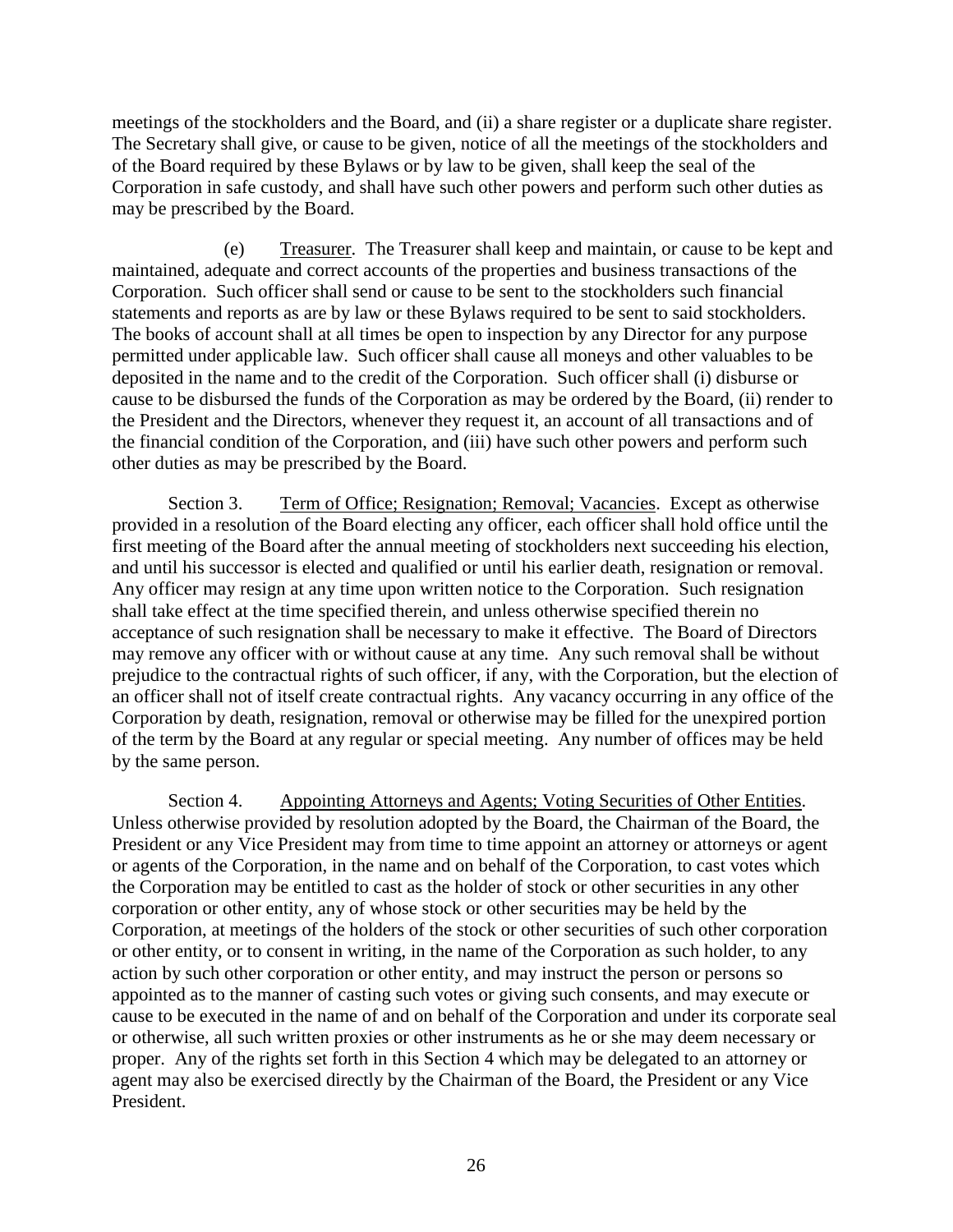#### **ARTICLE VIII OTHER PROVISIONS**

Section 1. Checks and Drafts. All checks, drafts or other orders for payment of money, notes or other evidences of indebtedness, issued in the name of or payable to the Corporation, shall be signed or endorsed by such person or persons and in such manner as shall be determined from time to time by resolution of the Board.

Section 2. Execution of Contracts. The Board may authorize any officers or agent or agents to enter into any contract or execute any instrument in the name and on behalf of the Corporation. Such authority may be general or confined to specific instances. Unless so authorized by the Board, no officers, agent, employee or other person shall have any power or authority to bind the Corporation by any contract or engagement or to pledge its credit, or to render it liable for any purpose or amount.

Section 3. Fiscal Year. The fiscal year of the Corporation shall be the calendar year, unless otherwise determined by resolution of the Board.

Section 4. Seal. The corporate seal shall have the name of the Corporation inscribed thereon and shall be in such form as may be approved from time to time by the Board.

Section 5. Form of Records. Any records maintained by the Corporation in the regular course of its business, including its stock ledger, books of account, and minute books, may be kept on, or by means of, or be in the form of, any information storage device or method, provided that the records so kept can be converted into clearly legible paper form within a reasonable time.

Section 6. Forum for Adjudication of Disputes. Unless the Corporation consents in writing to the selection of an alternative forum, the sole and exclusive forum for

> (i) any derivative action or proceeding brought on behalf of the Corporation; (ii) any action asserting a claim for or based on a breach of a fiduciary duty owed by any current or former director or officer or other employee of the Corporation to the Corporation or the Corporation's stockholders, including a claim alleging the aiding and abetting of such a breach of fiduciary duty; (iii) any action asserting a claim against the Corporation or any current or former director or officer or other employee of the Corporation arising pursuant to any provision of the General Corporation Law of the State of Delaware or the Certificate of Incorporation or these Bylaws (as either may be amended from time to time); (iv) any action asserting a claim related to or involving the Corporation that is governed by the internal affairs doctrine; or (v) any action asserting an "internal corporate claim" as that term is defined in Section 115 of the General Corporation Law of the State of Delaware,

shall be a state court located within the State of Delaware (or, if no state court located within the State of Delaware has jurisdiction, the federal court for the District of Delaware).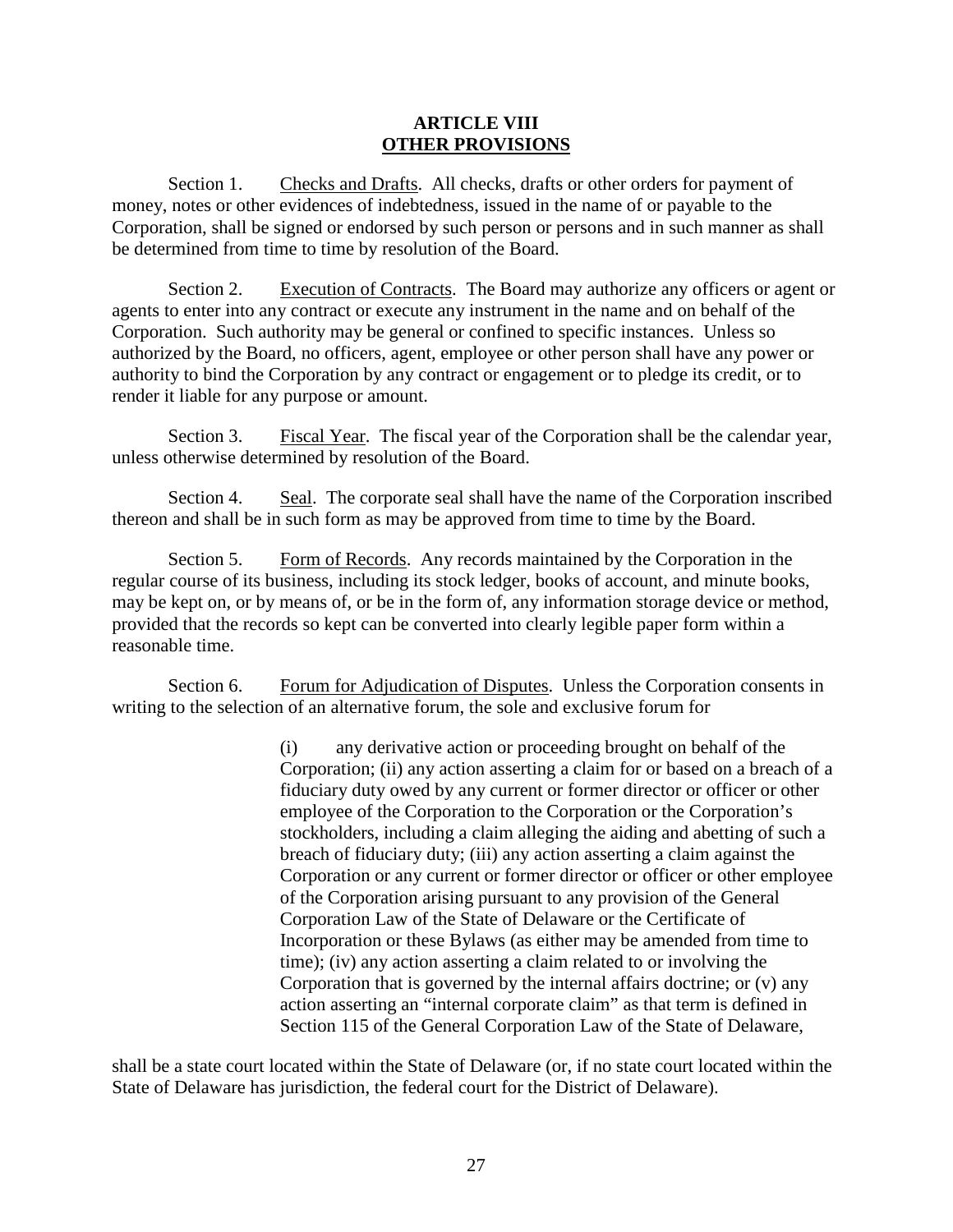#### **ARTICLE IX INDEMNIFICATION**

Section 1. Indemnification of Officers and Directors. Each person (a "Covered Person") who was or made or is threatened to be made a party to or is otherwise involved in any action, suit or proceeding, whether civil, criminal, administrative or investigative (hereinafter a "proceeding"), by reason of the fact that he or she, or a person of whom he or she is the legal representative, is or was a Director or officer of the Corporation or while a Director or officer of the Corporation is or was serving at the request of the Corporation as a Director, officer, employee, or agent of another corporation or of a partnership, joint venture, trust or other enterprise or non-profit entity, including service with respect to employee benefit plans, shall be indemnified and held harmless by the Corporation to the fullest extent permitted by the law, as the same exists or may hereafter be amended, against all liability and loss suffered and expenses (including attorneys' fees) reasonably incurred by such Covered Person. Notwithstanding the preceding sentence, except as otherwise provided in this Article IX, the Corporation shall indemnify a Covered Person in connection with a proceeding (or part thereof) initiated by such Covered Person only if the commencement of such proceeding (or part thereof) by the Covered Person was authorized in the specific case by the Board.

Section 2. Prepayment of Expenses. The Corporation shall to the fullest extent not prohibited by applicable law pay the expenses (including attorneys' fees) incurred by a Covered Person in defending any proceeding in advance of its final disposition, *provided*, *however*, that, to the extent required by law, such payment of expenses in advance of the final disposition of the proceeding shall be made only upon receipt of an undertaking by the Covered Person to repay all amounts advanced if it should be ultimately determined that the Covered Person is not entitled to be indemnified under this Article IX or otherwise.

Section 3. Claims. If a claim for indemnification (following the final disposition of such action, suit or proceeding) or advancement of expenses under this Article IX is not paid in full within thirty (30) days after a written claim therefor by the Covered Person has been received by the Corporation, the Covered Person may file suit to recover the unpaid amount of such claim and, if successful in whole or in part, shall be entitled to be paid the expense of prosecuting such claim. In any such action the Corporation shall have the burden of proving that the Covered Person is not entitled to the requested indemnification or advancement of expenses under applicable law.

Section 4. Nonexclusivity of Rights. The rights conferred on any Covered Person by this Article IX shall not be exclusive of any other rights which such Covered Person may have or hereafter acquire under any statute, provision of the Certificate of Incorporation, these Bylaws, agreement, vote of stockholders or disinterested directors or otherwise.

Section 5. Other Sources. The Corporation's obligation, if any, to indemnify or to advance expenses to any Covered Person who was or is serving at its request as a director, officer, employee or agent of another corporation, partnership, joint venture, trust, enterprise or nonprofit entity shall be reduced by any amount such Covered Person may collect as indemnification or advancement of expenses from such other corporation, partnership, joint venture, trust, enterprise or non-profit enterprise.